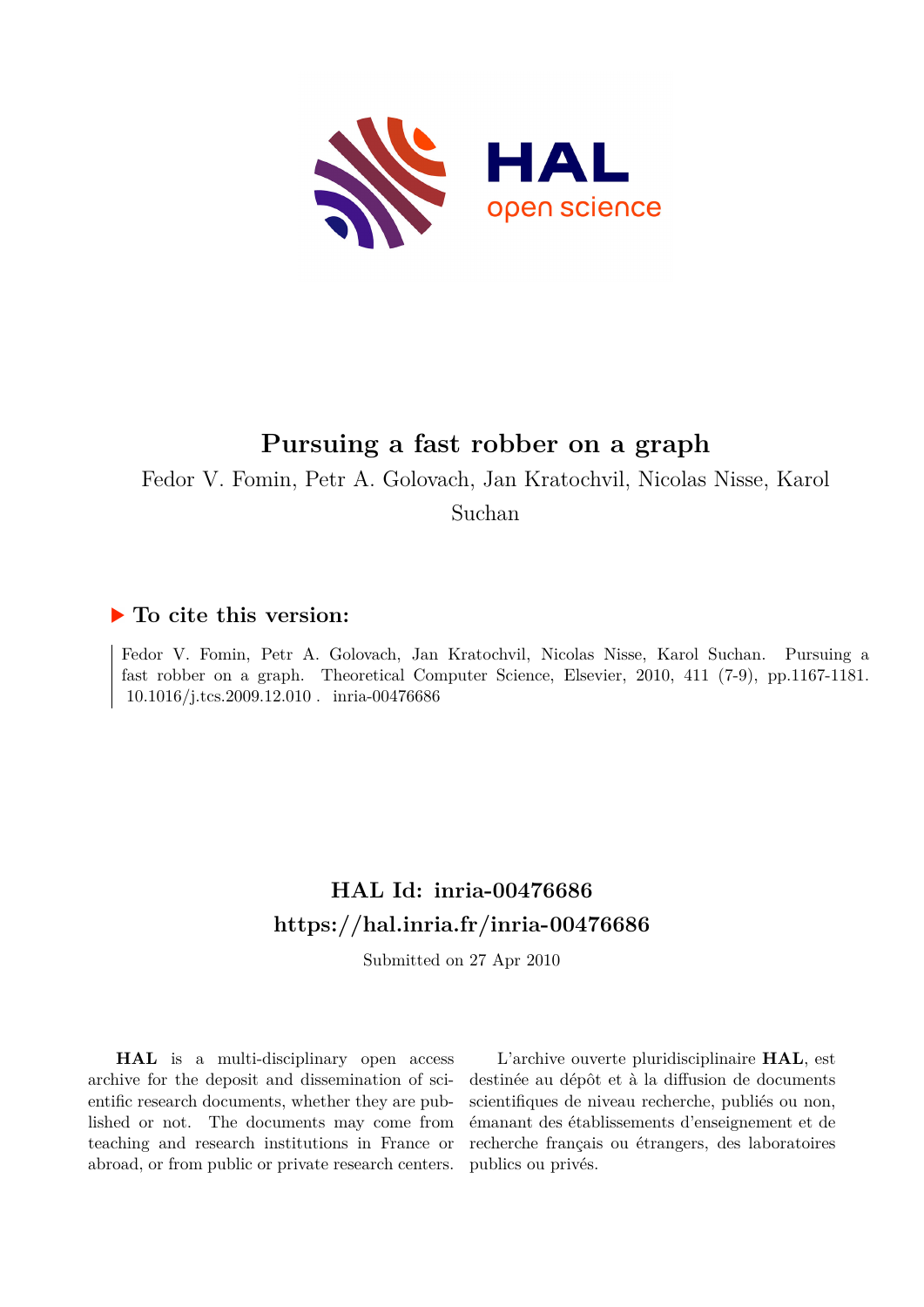## Pursuing Fast Robber in Graph <sup>∗</sup>

Fedor V. Fomin<sup>†</sup> Petr Golovach<sup>†</sup> Jan Kratochvíl<sup>‡</sup> Nicolas Nisse<sup>§¶</sup>

Karol Suchan<sup>||∗∗</sup>

#### Abstract

The Cops and Robbers game is played on undirected graphs where a group of cops tries to catch a robber. The game was defined independently by Winkler-Nowakowski and Quilliot in the 1980s and since that time has been studied intensively. Despite of that, its computation complexity is still an open question. In this paper we prove that computing the minimum number of cops that can catch a robber on a given graph is NP-hard. Also we show that the parameterized version of the problem is W[2]-hard. Our proof can be extended to the variant of the game where the robber can move s times faster than the cops. We also provide a number of algorithmic and complexity results on classes of chordal graphs and on graphs of bounded cliquewidth. For example, we show that when the velocity of the robber is twice the cop's velocity, the problem is NP-hard on split graphs, while it is polynomial time solvable on split graphs when players have the same speed. Also we establish that on graphs of bounded cliquewidth (this class of graphs contains, for example, graphs of bounded treewidth), the problem is solvable in polynomial time in the case the robber's speed is at most twice the speed of cops. Finally, we show that if the robber is faster than the cops then the minimum number of cops is unbounded for planar graphs.

Keywords: Pursuit-evasion game on graphs, cops and robber, complexity, parameterized complexity, cliquewidth, planar graph

## 1 Introduction

Cops and Robbers is a pursuit-evasion game with two players:  $\mathcal{C}$  (Cops) and  $\mathcal{R}$  (Robber) which play alternately on a finite, connected, undirected graph  $G$ . Player  $\mathcal C$  has a team of cops who attempt to capture the robber. At the beginning of the game  $\mathcal C$  selects vertices and puts cops on these vertices. Then  $\mathcal R$  puts the robber on a vertex. The players take turns starting with  $\mathcal{C}$ . At every move each of the cops can be either moved to an adjacent vertex or kept on the same vertex. (Several cops can occupy the same vertex at some move.)  $\mathcal{R}$  responds by moving the robber to some vertex along a path of length at most s, which does not contain vertices occupied by cops. (In other words, the cops are moving with a unit speed and the speed of

<sup>∗</sup>Preliminary extended abstracts of this paper appeared in the proceedings of TCS'08 [16] and WG'08 [28] †Department of Informatics, University of Bergen, N-5020 Bergen, Norway. Supported by the Norwegian Research Council.

<sup>‡</sup> Institute for Theoretical Computer Science, Dept. of Applied Mathematics, Charles Univ., Praha, Czech Republic. Supported by Czech research grant 1M0545.

<sup>§</sup>MASCOTTE, INRIA, I3S, CNRS, UNS, Sophia Antipolis, France

<sup>¶</sup>Supported by CONICYT via Anillo en Redes ACT08 and by the European project 1ST FET AEOLUS.

<sup>&</sup>lt;sup>||</sup>Facultad de Ingeniería y Ciencias, Universidad Adolfo Ibañez, Santiago, Chile

<sup>∗∗</sup>Department of Discrete Mathematics, Faculty of Applied Mathematics, AGH University of Science and Technology, Cracow, Poland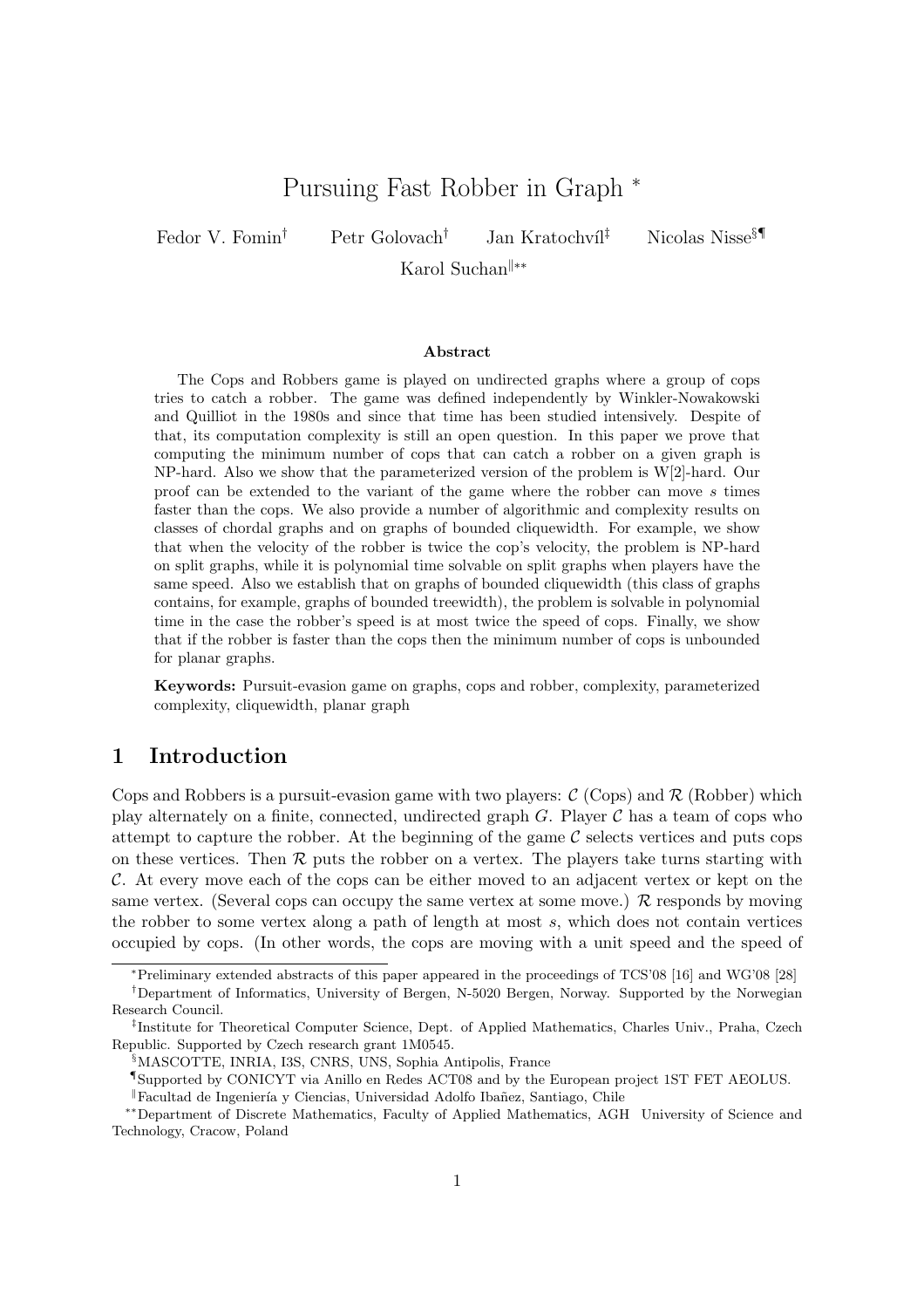the robber is s, and the robber cannot run through a vertex occupied by a cop.) We say that a cop catches the robber at some move if at that move they occupy the same vertex. Player C wins if in a finite number of moves one of his cops catches the robber. Player  $\mathcal R$  wins if he can avoid such a situation. For an integer s and a graph G, we denote by  $c_s(G)$  the minimum number of cops sufficient for  $\mathcal C$  to win on the graph  $G$  against the robber moving at the speed of s.

The variant of the game with  $s = 1$ , i.e. when the cops and the robber have the same speed, was studied intensively. The game was defined (for one cop) by Winkler and Nowakowski [29] and Quilliot [32] who also characterized graphs with the cop number one. Aigner and Fromme [2] initiated the combinatorial study of the problem with several cops and obtained a number of important results. In particular, they observed that if the girth of  $G$  (the minimum length of a cycle) is at least 5, then  $c_1(G)$  is at least the minimum vertex degree of G. Another interesting result proved in [2] is that on planar graphs 3 cops can always catch the robber. This result can be generalized to graphs of bounded genus [31, 35]. Andreae [5] extended the result of Aigner and Fromme to graphs containing no fixed graph H as a minor. Different combinatorial (lower and upper) bounds on the cop number for different graph classes are discussed in [4, 14, 17, 18, 22, 25, 26] (see also the survey [3]).

There is a resemblance of the Cops and Robbers game, at least for large values of  $s \to \infty$ , to the helicopter search game defined by Seymour and Thomas [36], which is the game-theoretic interpretation of the well known treewidth parameter. In Seymour-Thomas game the robber can move arbitrarily fast and players make their moves simultaneously. See the survey of Bodlaender for an overview of pursuit-evasion games related to treewidth [7].

Despite of such an intensive study of the combinatorial properties of the game, almost no algorithmic results on this game are known. Perhaps the only algorithmic result known about Cops and Robbers game (for  $s = 1$ ) is the observation that determining whether the cop number of a graph on n vertices is at most  $k$  can be done by a backtracking algorithm which runs in time  $O(n^{O(k)})$  (thus polynomial for fixed k) [6, 19, 21].

Similar result holds for every  $s > 1$ . Given an integer k and a graph G on n vertices, the question if  $c_s(G) \leq k$  can be answered (and the corresponding winning strategy of k cops can be computed) by constructing the game graph on  $2\binom{n+k-1}{k}$  $\binom{k-1}{k}$ n nodes (every node of the game graph corresponds to a possible position in  $G$  of  $k$  cops and one robber, taking into account two possibilities for the turn), and then by making use of backtracking find if some cop-winning position can be obtained from an initial position. While the proof of the following proposition is standard and easy (and we omit it here), it serves as the main tool for obtaining all polynomial time algorithms in this work.

**Proposition 1** For a given integer  $k \geq 1$  and a graph G on n vertices, the question if  $c_s(G) \leq$ k can be answered in time  $\binom{n+k-1}{k}$  ${k-1 \choose k}^2 \cdot n^{O(1)} = n^{O(k)}.$ 

Thus for every fixed  $k$ , one can decide in polynomial time if  $k$  cops can catch the robber on a given graph G. There are several natural questions around Proposition 1. The first is, what is the complexity of the problem when  $k$  is part of the input? Another question, is the problem fixed parameter tractable? There are many search and pursuit-evasion problems which are fixed parameter tractable, i.e. for which deciding if k searchers (cops) can catch the evader (robber) on an *n*-vertex graph can be done in time  $O(f(k) \cdot n^{O(1)})$  (we refer to Bodlaender's survey [7] for examples of such problems).

There is a feature of the problem we find interesting and which distinguish the the problem from many known "hard" problems. Frankl [17] has showed that for any graph  $G$  on  $n$  vertices,  $c_1(G) \leq (1+o(1))\frac{n\log\log n}{\log n}$ . By trying all possible values of  $k, k \leq (1+o(1))\frac{n\log\log n}{\log n}$ , and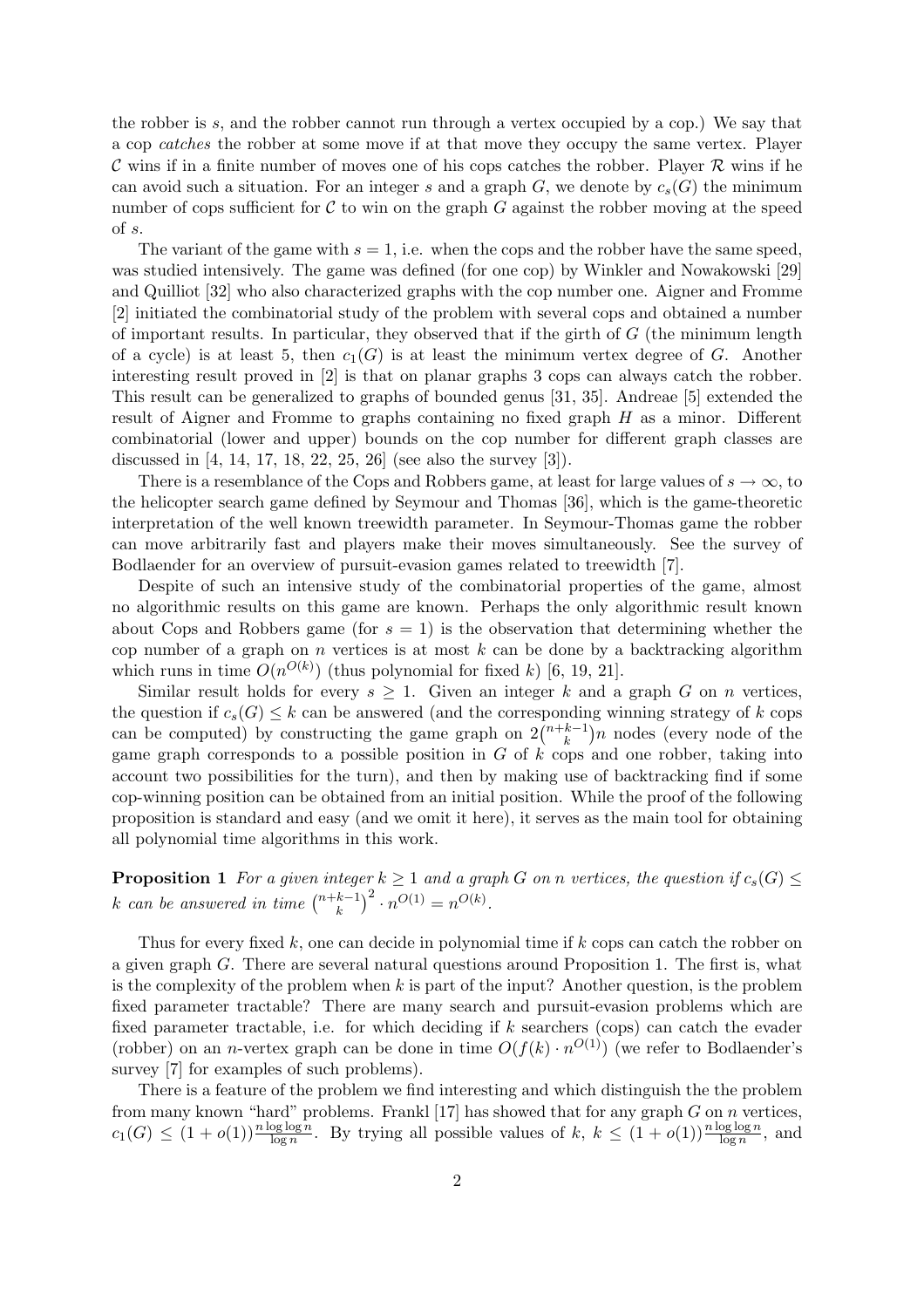using Proposition 1, we can compute the number  $c_1(G)$  in time

$$
\sum_{k=1}^{(1+o(1))\frac{n\log\log n}{\log n}} \binom{n+k-1}{k}^2 \cdot n^{O(1)}.
$$

By making use of Stirling formula and trivial calculations, it is possible to prove that the sum above is bounded by  $2^{o(n)} \cdot n^{O(1)}$  and thus there a *subexponential* time algorithm computing  $c_1(G)$ 

While the hardness result proved in this paper does not collapse any of the widely believed complexity hierarchies, we still find it quite interesting, because most of the natural NP-hard problems are believed not to be solved in subexponential time [23].

There are several variants of similar games: like the  $k$ -pebbles game, or the cat and  $k$ mouse game, whose solutions require  $n^{\Omega(k)}$  steps (see e.g. Adachi et al. [1]). However, all these games are played on directed graphs or the games should either start, or end in specified positions (holes or cheese for mouses), and the proofs are strongly based on these specific properties. Following this line of research, Goldstein and Reingold [19] proved that the version of the Cops and Robbers game on directed graphs is EXPTIME-complete. Also, they have shown that the version of the game on undirected graphs when the cops and the robber are given their initial positions is also EXPTIME-complete. They also conjectured that the game on undirected graphs (for  $s = 1$ ) is also EXPTIME-complete. Again, their proofs strongly rely on the specific settings (adding directions or fixing initial positions) and cannot be transferred to the standard Cops and Robbers game on undirected graphs, and their conjecture is still open.

#### 1.1 Our results and organization of the paper

In Section 2 we prove that, for every  $s \geq 1$ , deciding if  $c_s(G) \leq k$  is NP-hard. We also show that the parameterized version of the problem is  $W[2]$ -hard. Loosely speaking, this means that the existence of a  $O(f(k) \cdot n^{O(1)})$ -time algorithm deciding if  $c_s(G) \leq k$ , where f is a function only of the parameter k and G is a graph on n vertices, would imply that  $FPT = W[2]$ . which is considered to be very unlikely in parameterized complexity. (We refer to the books [13, 15, 27] for an information on parameterized complexity.)

For  $s \geq 2$ , the hardness results can be refined for very restricted classes of graphs. In Section 3, we show that the problem remains NP-hard and  $W[2]$ -hard even when input is restricted to split graphs. We find it a bit surprising, especially for  $s = \infty$ , i.e. when the speed of robber is not bounded, because all known search and pursuit-evasion problems on undirected graphs which look quite similar to this case, are polynomially solvable or at least fixed parameter tractable for chordal graphs. For example, for helicopter search game [36], the minimum number of cops equals treewidth plus one and can be easily calculated for chordal graphs. For node searching (see [20]), the corresponding problem can be solved in polynomial time for split graphs, but remains NP-complete on chordal graphs. See also [30] for related results. Note also that, for  $s = 1$ , one cop always can capture the robber on a chordal graph [32]. By continuing to investigate the complexity of the problem on classes of chordal graphs, we show that, for every fixed s, the computation of  $c_s(G)$  on interval graphs can be done in polynomial time. In 4 we investigate the complexity of the problem on graphs of bounded cliquewidth. We prove that on graphs of bounded cliquewidth the computation of numbers  $c_s(G)$  can be done in polynomial time for  $s = 1, 2$ . While most of polynomial time algorithms on graphs of bounded cliquewidth (and treewidth) are based on dynamic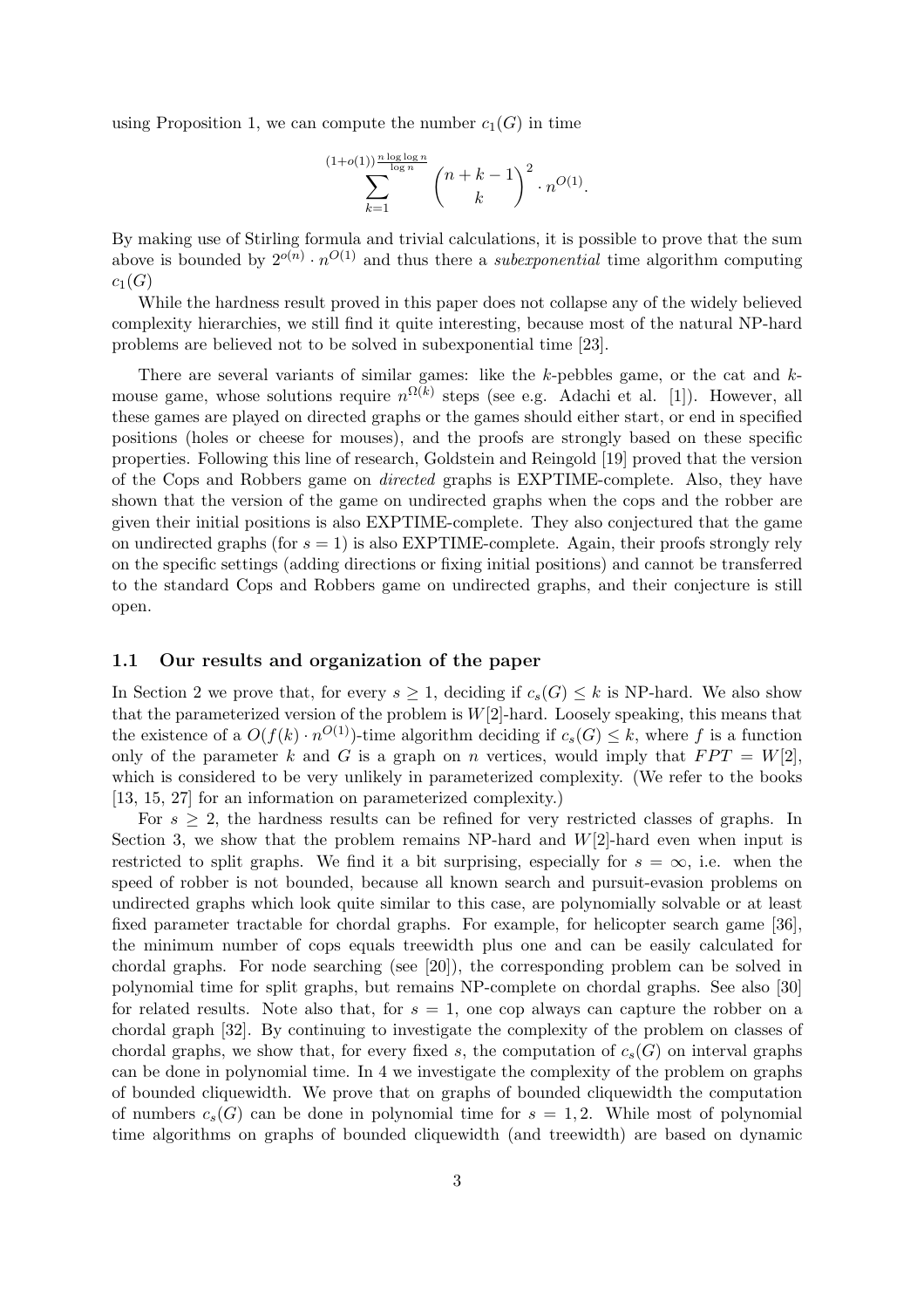programming approach [11], this is not the case for the Cops and Robbers problem. Our proof is based on combinatorial bounds and Proposition 1. Finally, in Section 5 and 6, we consider the game on planar graphs. The behavior of the game for  $s \geq 2$  is very different from the game for  $s = 1$ . In particular, while  $c_1(G) \leq 3$  for planar graphs [2], the value of  $c_2(G)$  can be arbitrarily large. We prove that for  $s = 2$ ,  $\Omega(\sqrt{\log n})$  cops are necessary to capture a robber in the  $n \times n$  square-grid. In Section 6, we extend this result by showing that for  $s = 2$ , every planar graph H that contains the  $n \times n$ -grid with  $n \geq \Omega(2^{k^2})$  as an induced subgraph has cop-number at least k. We conclude with open problems in Section 7.

## 2 Cops and Robbers is NP hard

This section is devoted to the proof of the following result

**Theorem 1** For every  $s > 1$ , the following problem is NP-hard

INSTANCE: A graph  $G$  and a positive integer  $k$ . QUESTION: Is  $c_s(G) \leq k$ ?

Moreover, the parameterized version

INSTANCE: A graph G. PARAMETER: A positive integer k. QUESTION: Is  $c_s(G) \leq k$ ?

of the Cops and Robbers problem is  $W[2]$ -hard for every  $s \geq 1$ .

### 2.1 Bipartite graphs with large girth and degrees of vertices

Let us start with auxiliary results. We want to construct a bipartite graph with girth at least six and large minimum vertex degree with some additional properties. (Let us remind that the girth of a graph  $G$  is the minimum cycle length in  $G$ .) The study of such graphs has a long history (see e.g. [8]). There are different approaches for obtaining such graphs. Most of them are geometric or algebraic. For our reduction we use an algorithmic construction based on the construction of Krishnan et al. [24].

For positive integers n, m, and r, we construct a bipartite graph  $H(n, m, r)$  with rmn<sup>2</sup> edges and a bipartition  $(X, Y), |X| = |Y| = nm$ . Set X is partitioned into sets  $U_1, U_2, \ldots, U_n$ , and set Y is partitioned into sets  $W_1, W_2, \ldots, W_n$ ,  $|U_i| = |W_i| = m$  for  $i = 1, 2, \ldots, n$ . We denote by  $H_{i,j}$  the subgraph of  $H(n, m, r)$  induced by  $U_i \cup W_j$ , and by  $\deg_{i,j}(z)$  the degree of vertex z in  $H_{i,j}$ . We also denote by E the set of edges in  $H(n, m, r)$  and by dist $(x, y)$  the distance between vertices x and y in  $H(n, m, r)$ .

The graph  $H(n, m, r)$  is constructed by the following procedure which starts from an empty graph on vertices  $X \cup Y$  and adds edges according the following rules: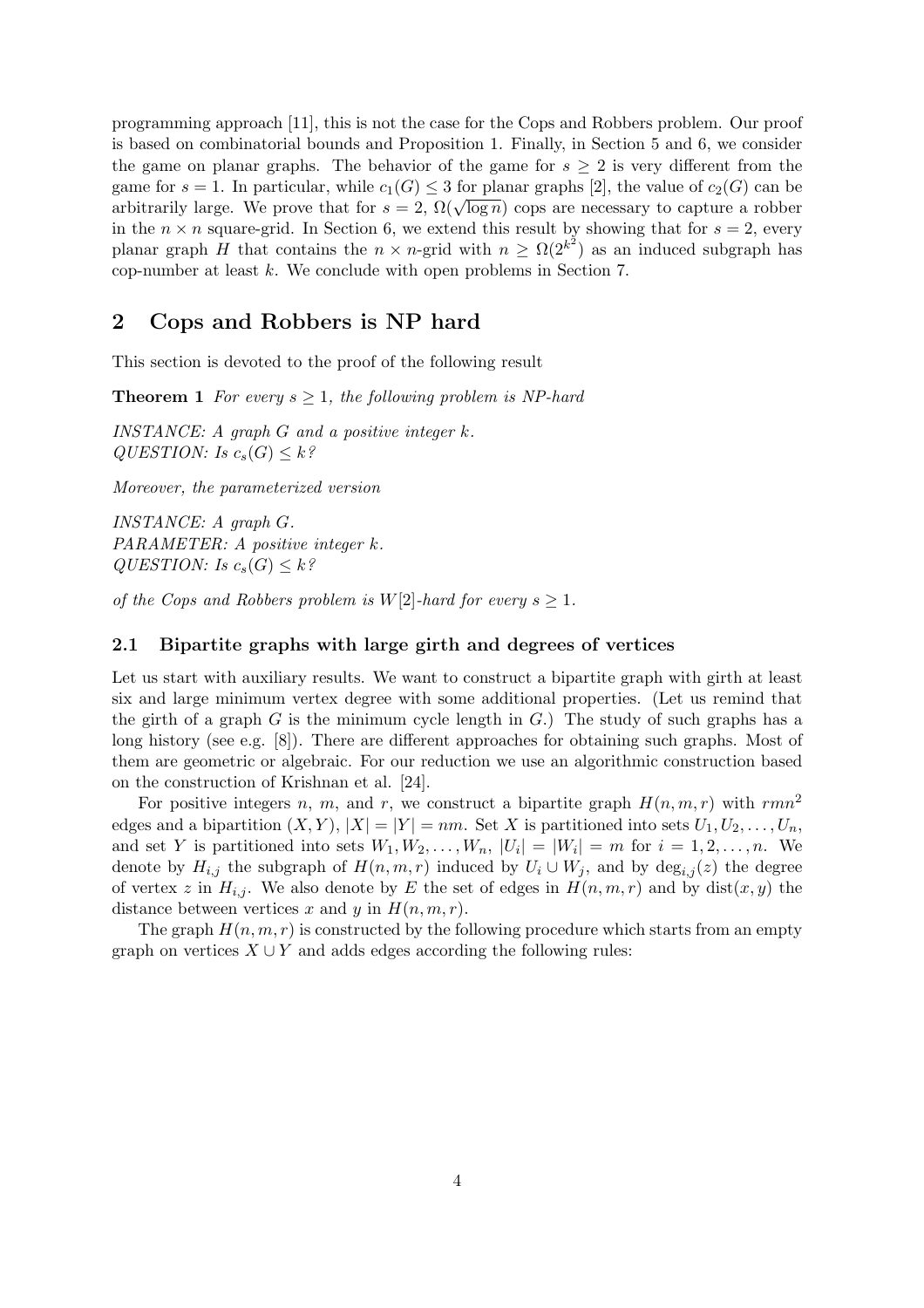for  $k := 1$  to rm do let  $t := \lceil \frac{k}{m} \rceil$  $\frac{k}{m}$ ]; if  $k$  is odd then for  $i := 1$  to  $n$  do for  $j := 1$  to n do choose a vertex  $x \in U_i$  of minimum degree in  $H_{i,j}$ ; let  $S := \{z \in W_j : dist(x, z) > 1 \text{ and } deg_{i,j}(z) < t+1\};$ select a vertex  $y \in S$  such that  $dist(x, y) = \max_{z \in S} dist(x, z)$ ; add  $(x, y)$ to  $E$ ; else for  $j := 1$  to n do for  $i := 1$  to n do choose a vertex  $y \in W_j$  of minimum degree in  $H_{i,j}$ ; let  $S := \{ z \in U_i : \text{dist}(y, z) > 1 \text{ and } \text{deg}_{i,j}(z) < t + 1 \};$ select a vertex  $x \in S$  such that  $dist(x, y) = \max_{z \in S} dist(x, z)$ ; add  $(x, y)$ to  $E$ :

Value of  $t$  is called the *phase* number of the algorithm. Clearly, the algorithm has to complete r phases. If k is odd, then we say that the  $n^2$  edges added by the algorithm for this value of k are added during the odd phase t. Correspondingly, if  $k$  is even then we say that the  $n^2$  edges added by the algorithm for this value of k are added during the even phase t.

The following lemma, which is the direct analog of Lemma 1 from [24], establishes the key invariants maintained by the algorithm. We omit the proof of this lemma here.

**Lemma 1** For every  $1 \le t \le r$ , the following holds:

- 1. When the algorithm completes an odd phase t, the average degree of vertices of  $U_i$  in  $H_{i,j}$ is r and  $t - 1 \le \deg_{i,j}(x) \le t + 1$ , for  $x \in U_i$  and  $i, j \in \{1, 2, ..., n\}$ ;
- 2. When the algorithm completes an even phase t, the average degree of vertices of  $W_i$  in  $H_{i,j}$  is r and  $t-1 \le \deg_{i,j}(y) \le t+1$ , for  $y \in W_j$  and  $i, j \in \{1, 2, ..., n\}$ .

It can be easily seen that, if set  $S$  is empty, then the algorithm cannot add an edge. The next lemma gives a sufficient condition, which makes such a situation impossible.

**Lemma 2** If  $r < \frac{m+3}{6}$ , then the algorithm completes all r phases.

This lemma is a simplified version of the lemma 2 of [24] and we omit its proof here.

Now we can summarize properties of the algorithm and of the graph  $H(n, m, r)$  which will be used in our reduction.

Lemma 3 Let  $m \geq 2n(r+1)\frac{(n(r+1)-1)^6-1}{(n(r+1)-1)^2-1}$ . Then

- 1. The algorithm constructs the graph  $H(n, m, r)$  in time  $O(r \cdot m \cdot n^2)$ ;
- 2. For every vertex  $z \in V(H_{i,j})$  and every  $i, j \in \{1, 2, ..., n\}$ , we have  $r 1 \leq \deg_{i,j}(z) \leq \deg_{i,j}(z)$  $r+1;$
- 3. For every vertex z,  $deg(z) \leq n(r+1)$ ;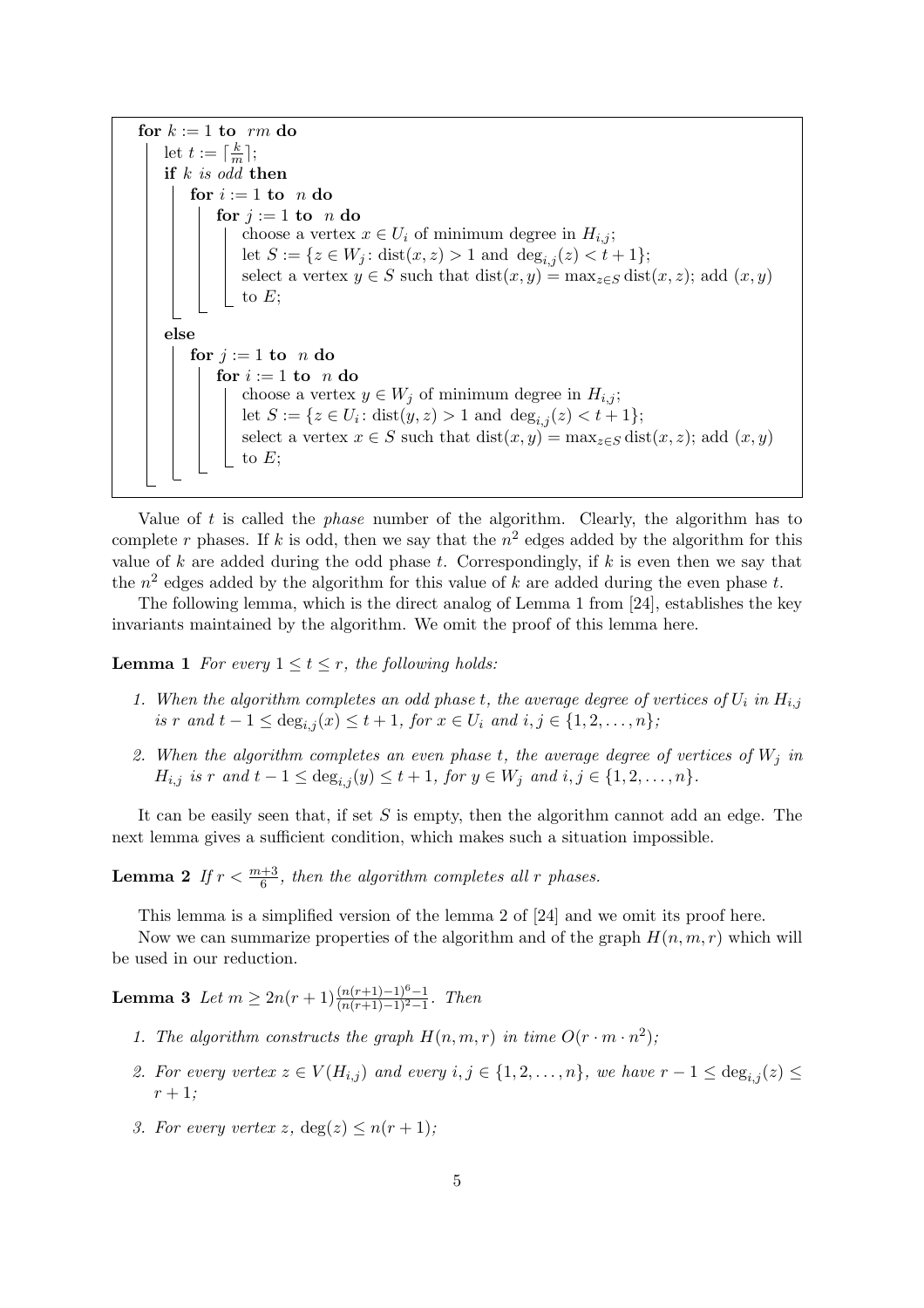#### 4. The girth of  $H(n, m, r)$  is at least six.

Proof. The first three items are immediate corollaries of Lemmata 1 and 2.

In order to prove 4, let us assume that a cycle of length  $q = 2p$ ,  $p \ge 1$ , where q is the girth of  $H(n, m, r)$ , was created during the phase t of the algorithm. Without loss of generality, we can assume that the last edge  $(x, y)$  of this cycle was added during an odd phase t, and  $x \in U_i$ ,  $y \in W_j$ . Let  $D = \{z \in W_j : dist(x, z) \ge g\}$ . Since vertex x had no neighbors in D, we have that, for every  $z \in D$ ,  $\deg_{i,j}(z) = t+1$  during the even phase t. By Lemma 1,  $|D| \leq \frac{m}{2}$ . Thus,  $|W_j \setminus D| \geq \frac{m}{2}$ . Clearly dist $(x, z) \leq g - 1 = 2p - 1$ , for every  $z \in W_j \setminus D$ . Let us estimate the number of vertices at distance at most  $2p-1$  from x in  $H(n, m, r)$ . Since the maximum vertex degree in  $H(n, m, r)$  is at most  $n(r + 1)$ , we have that the number of vertices at distance at most  $2p - 1$  from x is at most

$$
n(r+1) + n(r+1)(n(r+1) - 1)^2 + \dots + n(r+1)(n(r+1) - 1)^{2(p-1)}
$$
  
= 
$$
n(r+1)\frac{(n(r+1) - 1)^{2p} - 1}{(n(r+1) - 1)^2 - 1}.
$$

Thus

$$
n(r+1)\frac{(n(r+1)-1)^6-1}{(n(r+1)-1)^2-1} \leq \frac{m}{2} \leq n(r+1)\frac{(n(r+1)-1)^{2p}-1}{(n(r+1)-1)^2-1},
$$

which yields  $q = 2p \geq 6$ .

#### 2.2 Proof of Theorem 1

Now we are ready to proceed with the proof of the main result of this section. We use a reduction from the well known NP-complete Minimum Dominating set problem.

#### INSTANCE: A graph  $G$  and a nonnegative integer  $k$ .

 $\text{QUESTION: Does } G \text{ contain a dominating set (i.e. a set of vertices } D \text{ such that every vertex } G \text{ is a set of vertices } D \text{ such that every vertex } G \text{ is a set of vertices } D \text{ such that every vertex } G \text{ is a set of vertices } D \text{ such that every vertex } G \text{ is a set of vertices } D \text{ such that every vertex } G \text{ is a set of vertices } D \text{ such that every vertex } G \text{ is a set of vertices } D \text{ such that every vertex } G \text{ is a set of vertices } D \text{ such that every vertex } G \text{ is a set of vertices } D \text{ such that every vertex } G \text{ is a set of vertices } D \text{ such that every vertex } G \text{ is a set of vertices } D \text{$ of G is either in D, or is adjacent to a vertex of D) of cardinality at most  $k$ ?

Let G be a graph with the vertex set  $V(G) = \{v_1, v_2, \ldots, v_n\}$ . Let  $r = k + 2$  and

$$
m = \left\lceil 2n(r+1)\frac{(n(r+1)-1)^6 - 1}{(n(r+1)-1)^2 - 1} \right\rceil.
$$

For every vertex  $v_i \in V(G)$  we add 2m new vertices and make each new vertex adjacent to vertices from  $N[v_i]$  (in G). We use m of the new vertices to compose the set  $U_i$ , and the other  $m$  vertices to compose the set  $W_i$ . Then we apply the algorithm from the previous section to construct the bipartite graph  $H(n, m, r)$  on the vertex set

$$
(U_1 \cup U_2 \cup \cdots \cup U_n) \cup (W_1 \cup W_2 \cup \cdots \cup W_n).
$$

Denote the resulting graph by  $G'$ . By Lemma 3,  $G'$  is constructed in time polynomial in n and k.

Now we prove that graph G has a dominating set of size at most k if and only if  $c_s(G') \leq k$ .

We say that a vertex is dominated by a cop if this vertex is occupied by the cop or some adjacent vertex is occupied by the cop.

Let  $S \subseteq V(G)$  be a dominating set in G of size  $\leq k$ . Since cops placed on the vertices of S dominate all vertices of  $G'$ , for every vertex choice of the robber, he will be caught after the first move of the cops.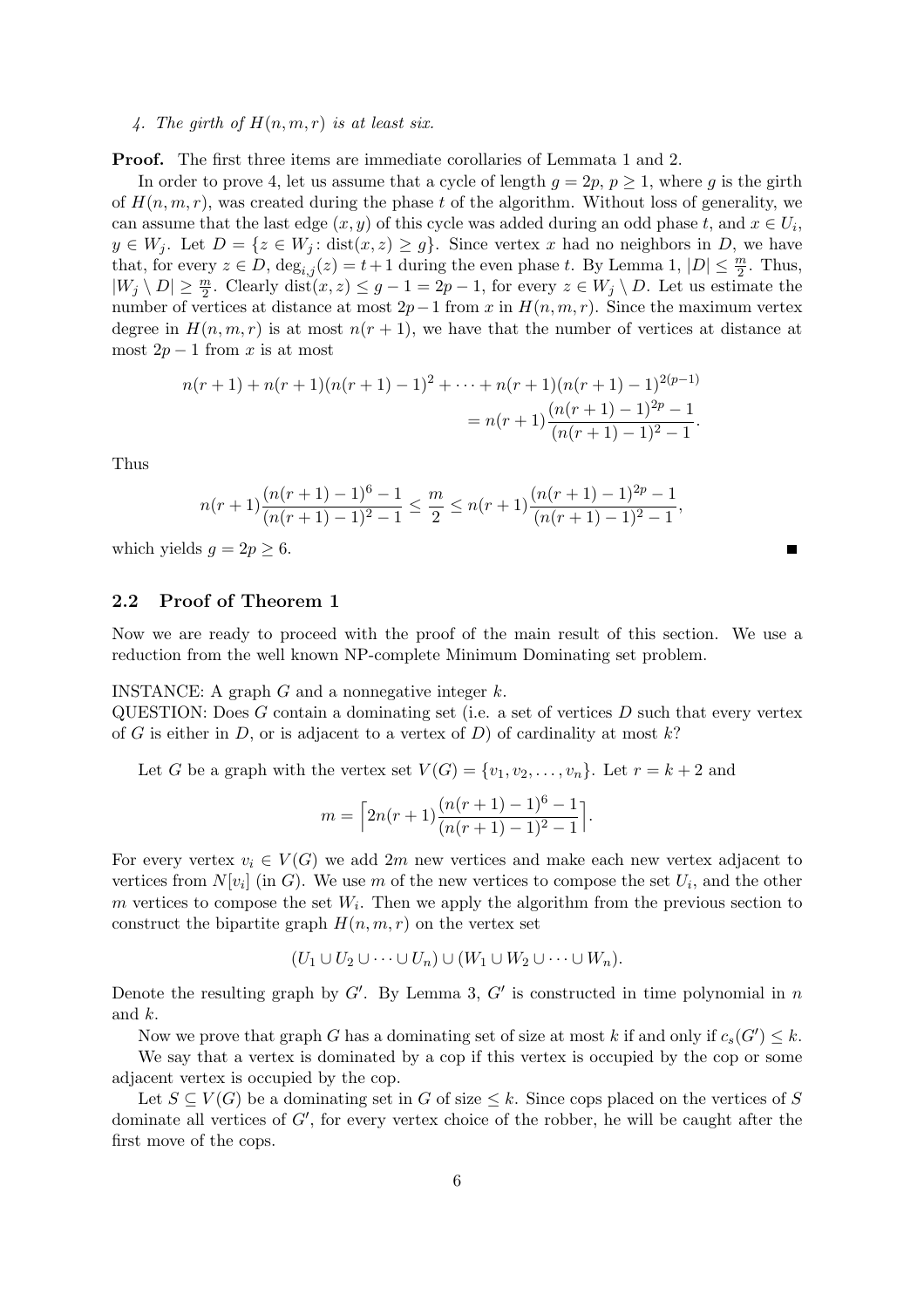In opposite direction, let us assume that  $G$  has no dominating set of size  $k$  and describe the strategy of the robber avoiding cops. Let  $S$  be the set of vertices chosen by cops for their initial position. Since this set is not a dominating set in  $G$ , we have that there is a vertex  $v_i \in V(G)$  which is not dominated by cops. Degree of every vertex of  $H(n, m, r)$  is at most  $n(r+1)$  and thus k cops dominate at most  $kn(r+1)$  vertices in  $U_i$ . The set  $U_i$  contains m vertices, therefore,

$$
m = \left\lceil 2n(r+1)\frac{(n(r+1)-1)^6 - 1}{(n(r+1)-1)^2 - 1} \right\rceil > kn(r+1).
$$

So there is a vertex  $u \in U_i$  which is not dominated by cops. The robber chooses this vertex as his initial position. Suppose now that after some robber's move the robber occupies a vertex  $u \in U_i$  which is not dominated by cops. If after the next move of cops this vertex is still not dominated then the robber stays there. If it becomes dominated, then the robber does the following. Let S be the set of vertices of G occupied by cops. Since this set is not a dominating set in G, there is a vertex  $v_i \in V(G)$  which is not dominated by the cops standing at S. The vertex u has at least  $r - 1 = k + 1$  neighbors in  $W_j$ . Since graph  $H(n, m, r)$  has the girth at least six, we have that at least one of these neighbors is not dominated by cops. Then the robber moves into this vertex (note that he moves along a path of length 1). Clearly, this strategy of the robber gives him possibility to avoid cops. This completes the NP-hardness part of the proof.

To prove  $W[2]$ -hardness, it is sufficient to observe that our reduction from dominating set (which is  $W[2]$ -hard) is an FPT reduction.

## 3 Complexity on Split and Interval graphs

A graph G is a *split graph* if the vertex set of G can be partitioned into sets C and I, such that  $C$  is a clique, and  $I$  is an independent set. It is well known that the treewidth of a split graph can be computed in linear time (actually it is true for a larger class of chordal graphs). It is also well known that  $c_1(G) = 1$  on a superclass of chordal graphs and can be computed in polynomial time [29]. Also the treewidth of a chordal graph can be computed in polynomial time, and thus the search game of Seymour-Thomas is tractable on chordal graphs. However, for  $s \geq 2$ , the problem of computing  $c_s(G)$  becomes difficult even for split graphs.

**Theorem 2** For every  $s \geq 2$  the following problem is NP-hard.

INSTANCE: A split graph  $G$ , and a nonnegative integer  $k$ . QUESTION: Is  $c_s(G) \leq k$ ?

Moreover, for every  $s \geq 2$  the parameterized version of the problem is  $W[2]$ -hard on split graphs.

Proof. The proof of this theorem uses the constructions from the proof of Theorem 1. It is known that the Minimum Dominating set problem is NP-complete (and its parameterized version is W[2]-hard) even when the input is restricted to split graphs [33].

Let G be a split graph with the clique C and the independent set  $I = \{v_1, v_2, \ldots, v_p\}.$ Let also  $r = k + 2$  and  $m = \left[2(r + 1)\frac{r^6 - 1}{r^2 - 1}\right]$  $\frac{r^0-1}{r^2-1}$ . Each vertex  $v_i \in I$  is replaced by m new vertices, which form set a  $V_i$ . Let  $N(v_i)$  be the set of neighbors of  $v_i$  in the original graph G. We make every new vertex from  $V_i$  adjacent to all vertices from  $N(v_i)$ . Then we add m vertices forming a set W to the clique (i.e. these vertices are joined by edges with each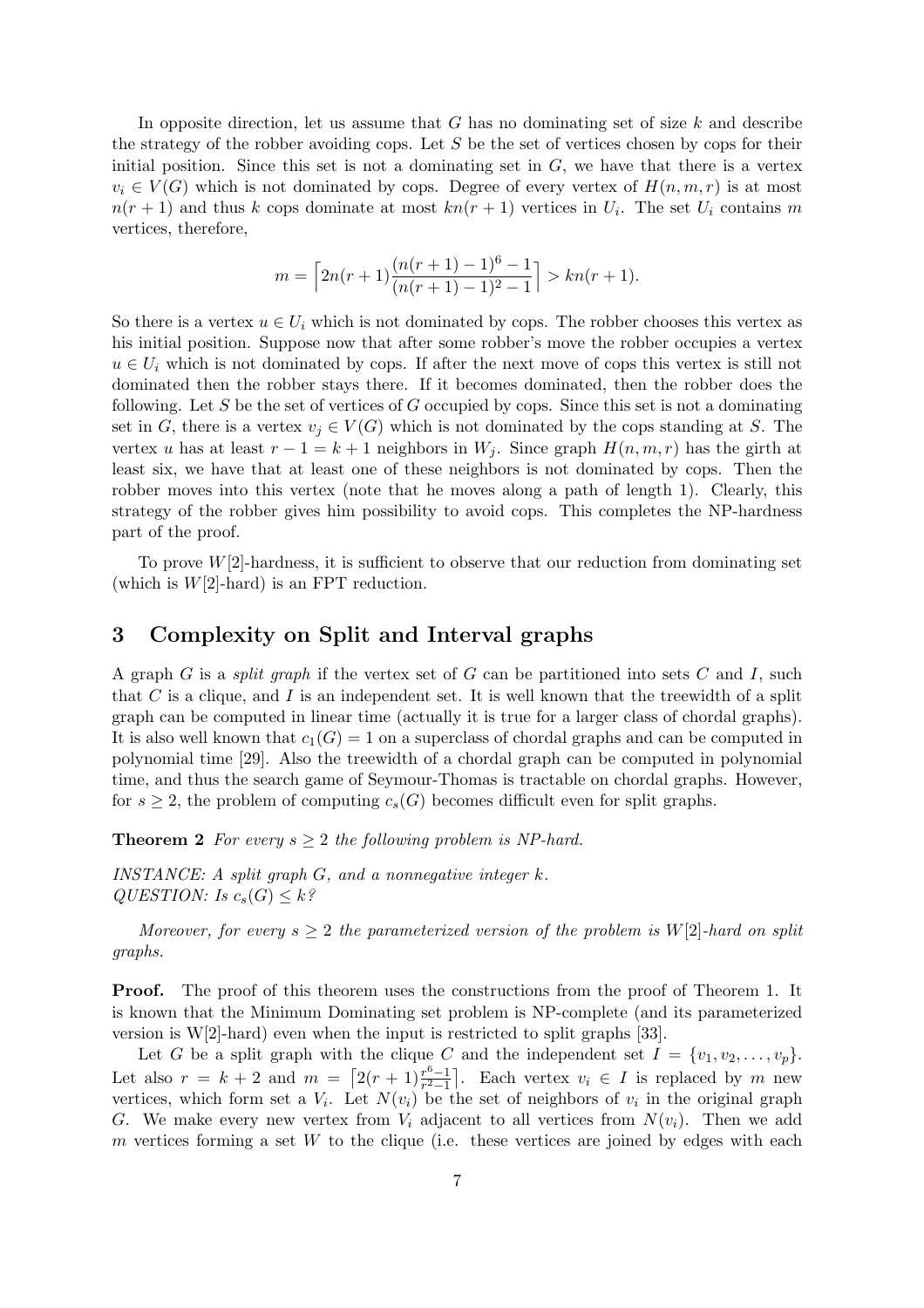other and with all vertices of C). Now we construct p copies of the graph  $H(1, m, r)$  with vertex sets  $V_1 \cup W, V_2 \cup W, \ldots, V_p \cup W$   $(V_i = X \text{ and } W = Y \text{ for each copy of } H(1, m, r)$ . The resulting graph is denoted by  $G'$ . Clearly, this graph is a split graph, and can be constructed in polynomial time.

Now we prove that for any  $s \geq 2$ , graph G has a dominating set of size at most k if and only if  $c_s(G') \leq k$ .

Suppose that  $S \subseteq V(G)$  is a dominating set in G and  $|S| \leq k$ . Clearly we can assume that  $S \subseteq C$ . It can be easily seen that S is a dominating set in G'. We place cops in vertices of S, and for every possible choice of an initial position, the robber would be captured after the first move of cops.

Assume now that for every  $S \subseteq V(G)$ ,  $|S| \leq k$ , S is not a dominating set of G, and describe the strategy of the robber. Suppose that cops have chosen initial positions, and  $S$  is the set of vertices of  $G$  occupied by cops. Since this set is not a dominating set in  $G$ , there is  $i \in \{1, 2, \ldots, p\}$  such that vertices of  $V_i$  are not dominated by cops standing on vertices of S. Since each vertex  $u \in W$  is adjacent to no more than  $k+3$  vertices of  $V_i$  and  $k(k+3)+1 \leq m$ , we have that there is vertex  $x \in V_i$  which is not dominated by cops standing on vertices of W. The robber chooses this vertex as his initial position. Suppose now that after some moves the robber occupies vertex  $x \in V_i$  which is not dominated by cops. If after next move of cops this vertex is still not dominated, then the robber stays there. Suppose that it became dominated. Let  $S$  be the set of vertices of  $G$  occupied by cops. Since this set is not a dominating set in G, there is  $j \in \{1, 2, \ldots, p\}$  such that vertices of  $V_j$  are not dominated by cops standing on vertices of S. Vertex x has at least  $k + 1$  adjacent vertices in W. So there is vertex  $y \in W$ which is adjacent to x and is not occupied by cops. Now vertex y has at least  $k + 1$  neighbors in  $V_i$ . Since graph  $H(1, m, r)$  has the girth at least six, at least one vertex  $z \in V_i$  in the neighborhood of  $y$  is not dominated by cops. Then the robber can move from  $x$  to  $y$  and then to z. Such a strategy provides the robber an opportunity to avoid capture.

To establish the parameterized complexity on split graph we observe, that the parameterized version of the dominating set problem remains to be  $W[2]$ -hard on split graphs and that the described reduction from dominating set is an FPT reduction.

Another well known class of chordal graphs are interval graphs. An interval graph is the intersection graph of a set of intervals on the real line, i.e. every vertex corresponds to an interval and two vertices are adjacent if and only if the corresponding intervals intersect. We show that for every interval graph G and an integer  $s, c_s(G)$  can be computed in polynomial time. Actually the only property of interval graphs we need is the existence of dominating pairs. A *dominating pair* in a connected graph  $G$  is a pair of (not necessary different) vertices u and v, such that the vertex set of every u, v-path in G is a dominating set. A *caterpillar* is a tree which consists of a path, called backbone, and leaves adjacent to vertices of the backbone. For a graph G and an integer p, the p-th power of  $G$ ,  $G^p$  is the graph on vertex set  $V(G)$ ; vertices  $u, v$  are adjacent in  $G<sup>p</sup>$  if and only if the distance between them is at most p in G.

**Lemma 4** Let  $T$  be a spanning caterpillar of a graph  $G$ , and let  $p$  be an integer such that  $G$ is a subgraph of  $T^p$ . Then  $c_s(G) \le \max\{1, ps - 1\}$ .

**Proof.** We describe a winning strategy for  $k = \max\{1, ps - 1\}$  cops. Suppose that  $P =$  $(v_1, v_2, \ldots, v_r)$  is a backbone of T. Cops occupy first k vertices of the backbone. Then they move along P simultaneously. If after some robber's move he is standing on the vertex adjacent to the vertex occupied by a cop, then this cop makes the capturing move.

For a vertex v, we use  $N[v]$  to denote the closed neighborhood of v, i.e. the set of all vertices adjacent or equal to v. We use induction to prove that if at some step cops occupy vertices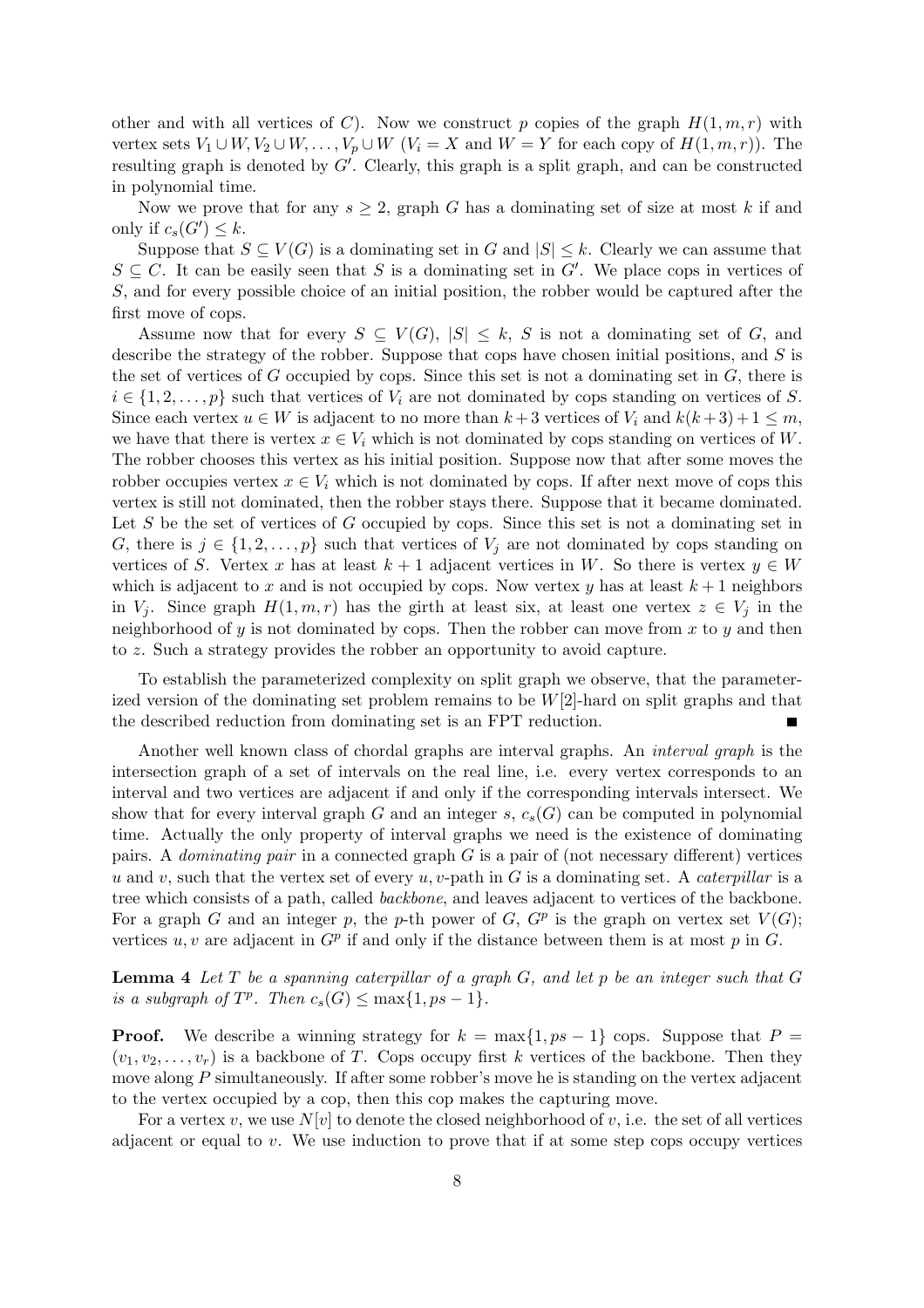$v_i, v_{i+1}, \ldots, v_{i+k-1}$  then the robber cannot move to any vertex of set i+k−1<br>∪  $j=1$  $N[v_j]$  without being captured after the next move of cops. Clearly, this holds after the first move of cops. Let us consider the i-th move. By the induction assumption, before this move of cops the robber is at some vertex  $x \notin$ i+k−2<br>∪  $\bigcup_{j=1} N[v_j]$ . If he is going to move to a vertex  $y \in$  $\bigcup^{i+k-1}$  $j=1$  $N[v_j]$ , he has to go along some path of length at most s which does not contain cops. Since  $G \subseteq T^p$ , the distance between x and y in T is at most ps. Then  $y \in \bigcup$  $\frac{i+k-1}{k}$  $j = i$  $N[v_j]$ , i.e y is adjacent to a vertex occupied by some cop and thus the robber is caught at the next move of cops.

**Lemma 5** Let G be a connected graph with dominating pair. Then  $c_s(G) \leq 5s - 1$ .

**Proof.** Let u and v be a dominating pair, and P be a shortest  $u, v$ -path in G. Then P is the backbone of a spanning caterpillar T in G. Since P is a shortest path,  $G \subseteq T^5$ . Now we apply Lemma 4.  $\blacksquare$ 

Combining Proposition 1 with Lemma 5, we obtain the following result.

**Corollary 1** For every positive integer s,  $c_s(G)$  can be computed in time  $n^{O(s)}$  on graphs with a dominating pair.

Corollary 1 yields polynomial time algorithms on many graph classes containing a dominating pair. This include not only interval graphs and cocomparability graphs, but more general class of AT-free graphs. (See [9, 10] for definition and properties of AT-free graphs.)

## 4 Graphs of bounded cliquewidth

Cliquewidth is a graph parameter that measures in a certain sense the complexity of a graph. This parameter was introduced by Courcelle, Engelfriet, and Rozenberg [11].

Let G be a graph, and k be a positive integer. A k-graph is a graph whose vertices are labeled by integers from  $\{1, 2, \ldots, k\}$ . We call the k-graph consisting of exactly one vertex labeled by some integer from  $\{1, 2, \ldots, k\}$  an initial k-graph. The cliquewidth is the smallest integer k such that  $G$  can be constructed from initial k-graphs by means of repeated application of the following three operations:

- Disjoint union (denoted by ⊕).
- Relabeling: changing all labels i to j (denoted by  $\rho_{i\rightarrow j}$ ).
- Join: connecting all vertices labeled by i with all vertices labeled by j (denoted by  $\eta_{i,j}$ ).

If a graph G has cliquewidth k it is possible to construct the expression tree for  $G$ . The expression tree is a rooted tree  $T$  of the following form:

- The nodes of T are of four types i,  $\oplus$ ,  $\eta$  and  $\rho$ .
- Introduce nodes  $i(v)$  are leaves of T, corresponding to initial k-graphs with vertices  $v$ , which are labeled i.
- A union node ⊕ stands for a disjoint union of graphs associated with children.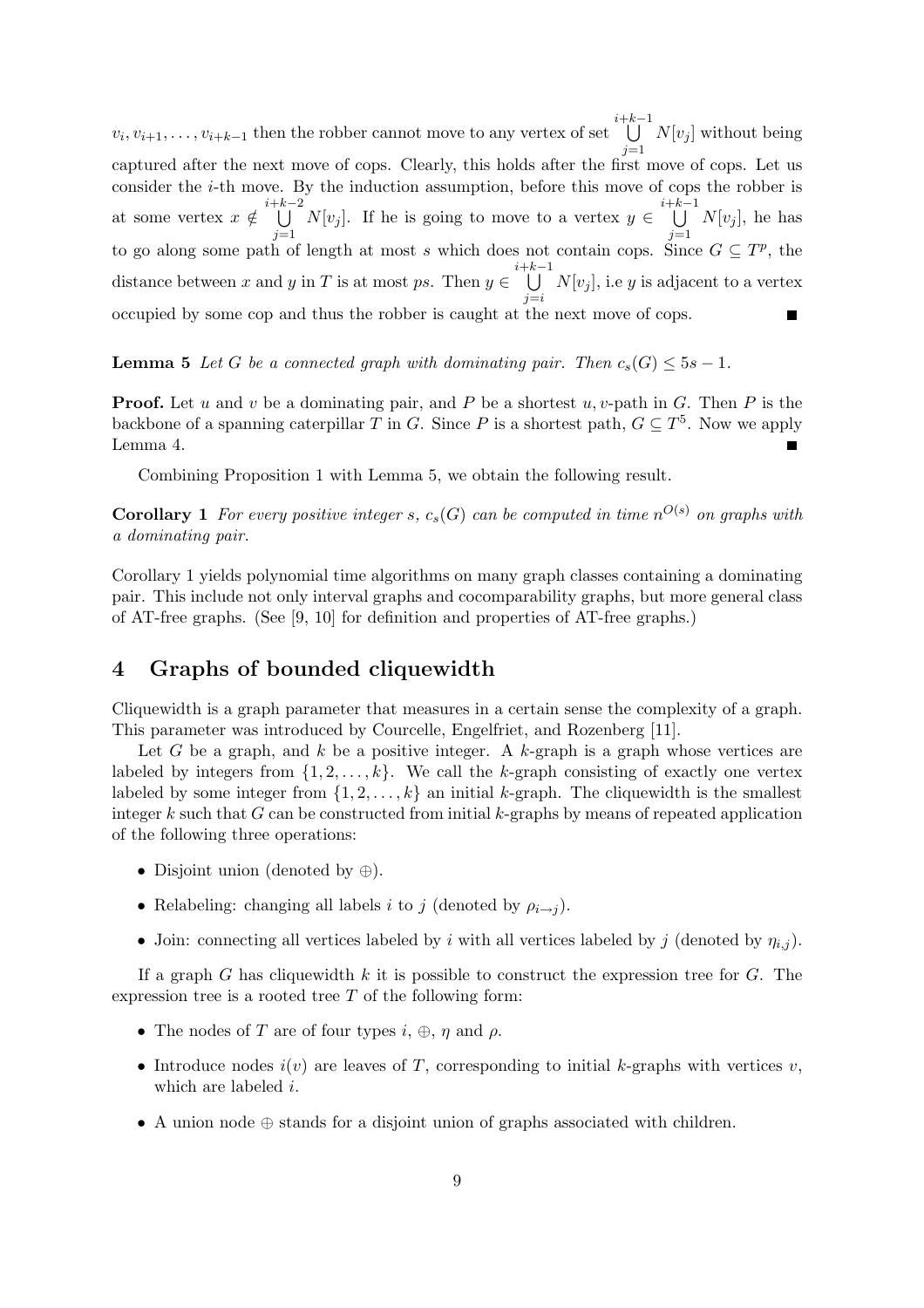- A join node  $\eta_{i,j}$  with one child is associated with the k-graph, which is the result of join operation for the graph corresponding to the child.
- A relabel node  $\rho_{i\rightarrow j}$  also with one child is associated with the k-graph, which is the result of relabeling operation for the graph corresponding to the child.
- The graph G is isomorphic to the graph associated with the root of T (with all labels removed).

For a node v of T, we denote by  $T_v$  the subtree of T induced by v and it's descendants, and by  $G_v$  is denoted the k-graph associated with this node. Clearly,  $T_v$  is the expression tree for  $G_v$ .

#### **Theorem 3** Let G be a connected graph of cliquewidth k. Then  $c_1(G) \leq k$  and  $c_2(G) \leq 2k$ .

Proof. If our graph has one vertex then the statement is trivial. So assume that G contains at least two vertices.

We start with the first bound. Let  $T$  be an expression tree for  $G$ . We describe a cops' strategy, which is constructed by tracing of  $T$  starting from the root. The key idea of the strategy is to force the robber to stay in the vertices of the graph  $G_v$ , where v is a child of the considered node of T.

It is assumed that at the beginning the cops occupy some vertices of  $G$ . We say that a cop moves to a vertex  $z$  if he is moved to this vertex by a sequence of moves. In the process of pursuit, cops are assigned to sets of vertices of the graph. Correspondingly, these cops (sets) are called assigned, and the other cops are called free.

Let  $u$  be a vertex of  $T$ . It is assumed inductively that the robber occupies some vertex of  $G_u$ , and that all vertices of  $V(G_u)$ , which are adjacent to vertices of  $V(G) \setminus V(G_u)$ , are dominated by assigned cops. Suppose that  $S_1, S_2, \ldots, S_r$  are disjoint sets of vertices of  $G_u$ , to which cops are assigned. The cop assigned to the set  $S_i$  occupies some vertex, which is adjacent to all vertices of this set, and every set has exactly one assigned cop. If  $u$  is the root, then  $r = 0$ . Now we consider different cases.

Case 1. u is an introduce node. Since this vertex is dominated by some cop, this case is trivial.

Case 2. u is a union node. Let  $v_1, v_2, \ldots, v_t$  be the children of u. Since  $G_u$  is a disjoint union of  $G_{v_1}, G_{v_2}, \ldots, G_{v_r}$ , we have that the robber can stay only in vertices of the graph  $G_{v_i}$  for some  $1 \leq i \leq r$ . If for some  $j \in \{1, 2, \ldots, r\}$   $S_j \cap V(G_{v_i}) = \emptyset$ , then the cop assigned to this set is declared free. For other sets we put  $S_j = S_j \cap V(G_{v_i})$ . Finally, we put  $u = v_i$  and the cops proceed with the new list of assigned sets.

Case 3. u is a join node  $\eta_{i,j}$  with the child v. Let  $X \subseteq V(G_u)$  be the set of vertices labeled by i, and  $Y \subset V(G_u)$  be the set of vertices labeled by j. If X is not included in the list of assigned sets, then a vertex  $z \in Y$  is chosen, some free cop is moved to this vertex, and this cop is assigned to X. Similarly, if Y is not included in the list of assigned sets, then vertex  $z \in X$  is chosen, some free cop is moved to this vertex and is assigned to  $Y$ . The game proceeds with the new list of assigned sets for  $u = v$ .

Case 4. u is a relabel node  $\rho_{i\to j}$  with the child v. Let  $X \subset V(G_u)$  be the set of relabeled vertices. If for some  $t \in \{1, 2, ..., r\}, X \subset S_t$ , then set  $S_t$  is partitioned into X and  $S_t \setminus X$ , and one additional free cop is moved to a vertex dominating  $X$ . This cop is assigned to  $X$ and the one that was assigned to  $S_t$  is assigned to  $S_t \setminus X$ . Then cops proceed further with the new list of assigned sets for  $u = v$ .

By following this strategy, Cop player is guaranteed that at some moment he reaches a position in the game when it is his turn to make a move and that the robber occupies a vertex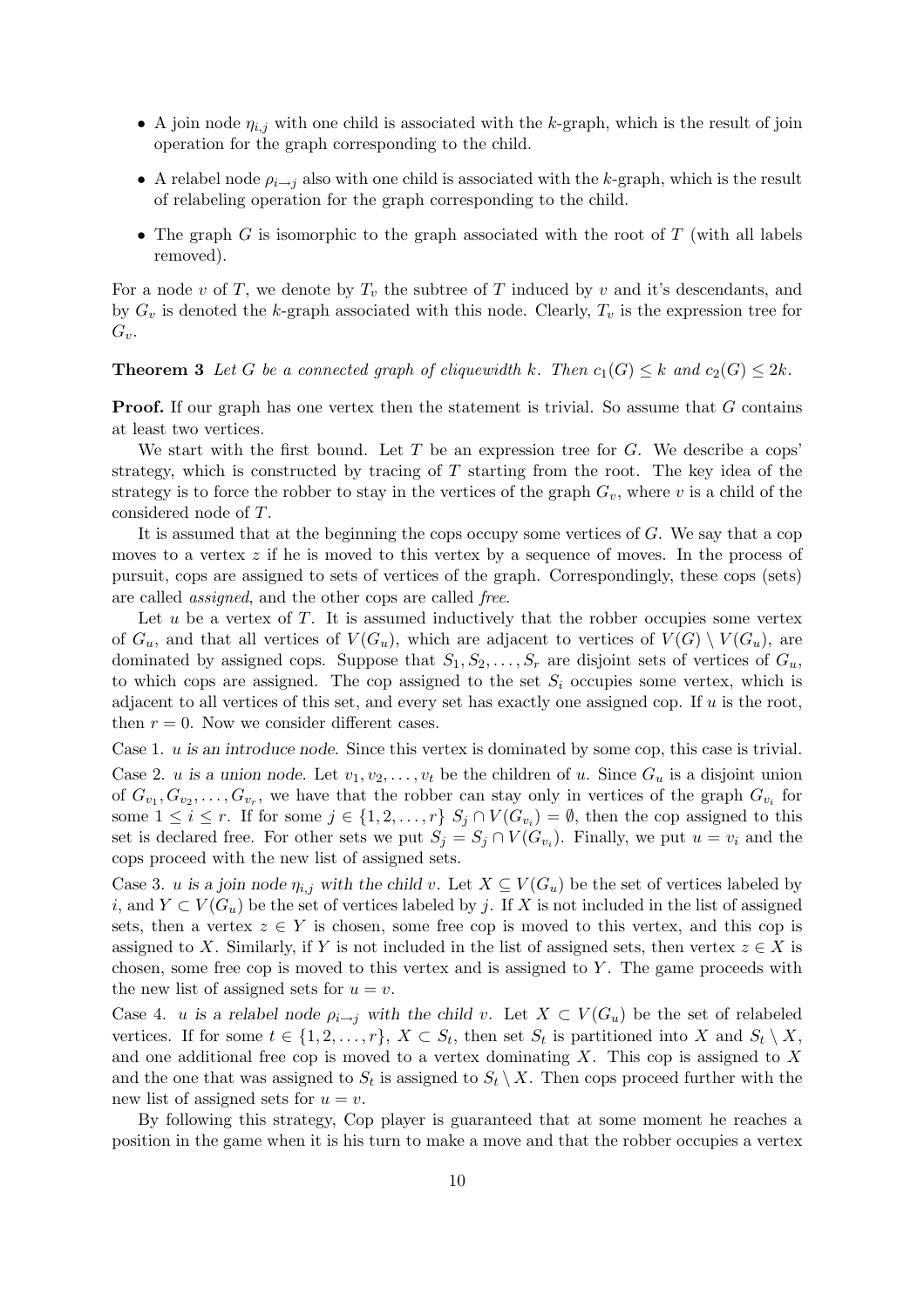of some assigned set. Since each of the assigned vertices is dominated by a cop, it follows that at some moment Cop player can win the game by catching the robber.

Let us prove that  $k$  cops are sufficient to perform this strategy. We use here the following property: For every  $u \in V(T)$  with assigned sets  $S_1, S_2, \ldots, S_r$ , no label is used on vertices from two different sets. This property can be shown by inductive arguments. By definition, it holds when  $u$  is the root of  $T$ . Suppose that after some step of the pursuit two different sets  $S_i$  and  $S_j$  have vertices with same label. But it means that in the process of construction of G from  $G_u$  these sets have to be subjected to relabeling and join operations simultaneously. Then all vertices of these sets should be included into one assigned set after some join operation. Thus  $r \leq k$ , which yields that  $c_1(G) \leq k$ .

The second bound is proved similarly. Main difference is that we assign not one but two cops to a set. Let u be a vertex of T. For the case  $s = 1$  cops were able to succeed by dominating all vertices of  $V(G_u)$ , which are adjacent to vertices of  $V(G) \setminus V(G_u)$ . In the case  $s = 2$ , this is not sufficient and cops also have to control all vertices of  $V(G) \setminus V(G_u)$ , which are adjacent to vertices of  $V(G_u)$ . Except this, the proof of this bound is almost identical to the case of  $s = 1$  and we omit it here.

п

In combination with Proposition 1, Theorem 3 implies that

**Corollary 2** For every graph G of bounded cliquewidth, the numbers  $c_1(G)$  and  $c_2(G)$  can be computed in polynomial time.

Let us remark that the results of this section cannot be extended for  $s \geq 3$  because  $c_s(G)$ is not bounded by the cliquewidth of a graph. Consider, for example, a complete  $n$ -partite graph with partition sets  $V_1, V_2, \ldots, V_n$ ,  $|V_i| = n$  for every  $i \in \{1, 2, \ldots, n\}$ . Then we add n vertices  $v_1, v_2, \ldots, v_n$  and for every  $i \in \{1, 2, \ldots, n\}$  make  $v_i$  adjacent to all vertices from  $V_i$ . Let  $G_n$  be the resulting graph. It is easy to see that this graph has cliquewidth at most 3 and that  $c_s(G_n) = n$  for  $s \geq 3$ .

## 5 Fast robber in grids

This section is devoted to the proof of the following theorem.

**Theorem 4** For any  $n \times n$  square-grid  $G$ ,  $c_2(G) = \Omega(\sqrt{\log(n)})$ .

To prove Theorem 4, we propose an evasion strategy for a robber with speed 2 against  $k \geq 1$  cops in any  $n \times n$  square-grid, where  $n = \Omega(2^{k^2})$ . In the following,  $k \geq 1$  is fixed and we fix an ordering of the k cops:  $cop_1, \ldots, cop_k$ . Intuitively, the strategy we design for the robber is defined recursively. There are  $k + 1$  levels in our strategy. For any  $0 < i \leq k$ , the level-i strategy uses the level- $(i-1)$  strategy as a subroutine. The key point is that the level-i strategy only deals with i cops:  $cop_1, \ldots, cop_i$ , and maintains as an invariant the fact that  $cop_i$ remains "far enough" from the robber.

Let us start with some definitions.

#### 5.1 Recursive partition of a grid

Let  $a > 0$  and  $b > 2$  be two constants whose values will be specified later. We define two sequences of integers  $(zoom_1, \ldots, zoom_{k+1})$  and  $(size_0, \ldots, size_k)$  and  $size_0 = 2$ . For every  $1 \leq i \leq k$ , we set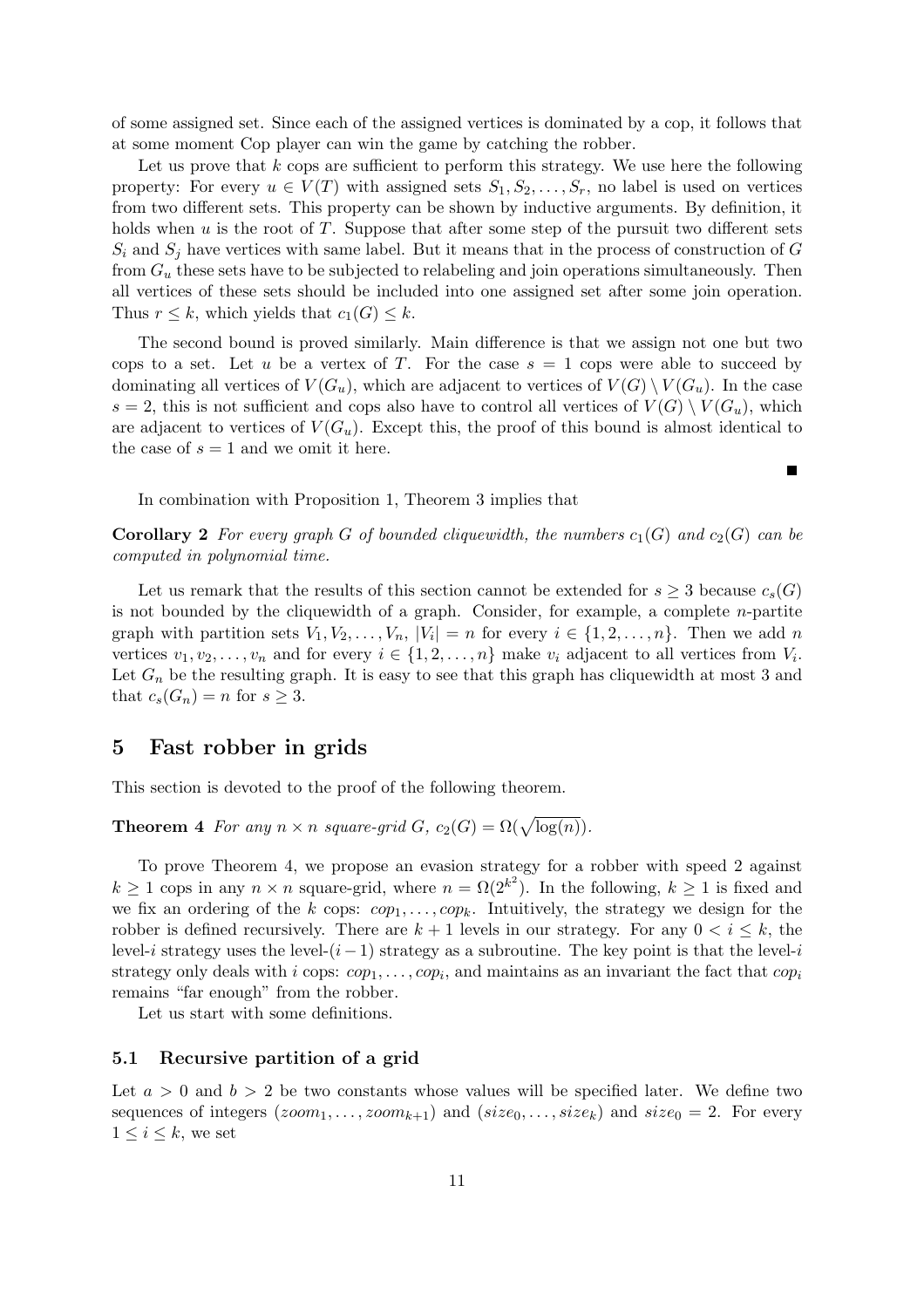$$
zoom_i = ab^i
$$

,

and

$$
size_i = size_0 \cdot \prod_{j=1}^{i} zoom_j.
$$

Finally, let  $zoom_{k+1} = 2$  and  $n = size_k \cdot zoom_{k+1} = 4 \cdot a^k \cdot b^{k(k+1)/2} = \Omega(2^{k^2})$ . In the following, G denotes the  $n \times n$  square-grid, and n is the size of the grid.

The main idea behind our analysis is to fix a recursive partition of  $G$  into gradually smaller subgrids of levels  $k$  down to 0. That is, we give a fractal-like structure to  $G$  which consists of  $4 = (zoom_{k+1})^2$  vertex-disjoint square-grids of size  $size_k$ . These four  $size_k \times size_k$  square-grids are called the k-subgrids of G. Then, recursively, for  $i = k$  down to 1, a *i*-subgrid consists of  $(zoom_i)^2$  vertex-disjoint square-grids of size  $size_{i-1}$ . These subgrids are the  $(i - 1)$ -subgrids of G. Therefore, for any  $i \leq k$ , G consists of  $(\prod_{j=i+1}^{k+1} zoom_j)^2$  vertex-disjoint *i*-subgrids.

Let us introduce a *coordinate system* for subgrids at each level  $i, 0 \le i \le k$ . The coordinates of an *i*-subgrid H are  $(abs(H), ord(H))$ , which correspond to the row (bottom-up) and column (left-right) occupied by H in the partition of G into *i*-subgrids. In other words, a vertex v is in H if and only if the abscissa of v is between  $(abs(H) - 1) \cdot size_i + 1$  and  $abs(H) \cdot size_i$ , and the ordinate of v is between  $(\text{ord}(H) - 1) \cdot \text{size}_i + 1$  and  $\text{ord}(H) \cdot \text{size}_i$ . Let  $\ell \geq 1$  and let  $H^i$ be an *i*-subgrid of G. We note by  $around_{\ell}(H^{i})$  the subgrid induced by the *i*-subgrids H, such that  $|ord(H^i) - ord(H)| \leq \ell$  and  $|abs(H^i) - abs(H)| \leq \ell$ .

**Notation.** In the following,  $around_1(H^i)$  will be denoted by  $around(H^i)$ . Moreover, we define a new sequence of integers  $(margin_1, \ldots, margin_k)$ , which is a sequence of safety distances. And for any  $i, 0 \le i < k$ , and any *i*-subgrid  $H^i$ ,  $margin(H^i)$  will denote  $around_{margin_i}(H^i)$ .

**Definition 1** For any  $i \leq k$ , cop<sub>i</sub> is far enough from a  $(i - 1)$ -subgrid R if this cop does not occupy a vertex in around  $(R)$ .

**Definition 2** For any  $i \leq k$ , cop<sub>i</sub> is not too close to a  $(i - 1)$ -subgrid R if this cop does not occupy a vertex in margin $(R)$ .

For any  $i, j \leq k$ , an *i*-subgrid of G is *adjacent* to a *j*-subgrid if they are vertex-disjoint and there is an edge of  $G$  that is incident to a vertex of each of them. A path of i-subgrids is a sequence  $(G_1, \ldots, G_r)$  of *i*-subgrids of G such that  $G_i$  is adjacent to  $G_{i+1}, 1 \leq j \leq r$ . The length of such a path is simply the number of *i*-subgrids. In the following, we will recursively design a strategy of the robber in terms of paths of *i*-subgrids. More precisely, a *level-i strategy* for the robber will be a path of  $(i-1)$ -subgrids  $(i \geq 1)$ . That is, when the robber is occupying a vertex of some *i*-subgrid R and need to reach a vertex of an *i*-subgrid R' adjacent to R, the robber will follow a path P of  $(i-1)$ -subgrids. Recursively, to go from one  $(i-1)$ -subgrid of P to an adjacent one, the robber will follow the level- $(i-1)$  strategy, i.e., a path of  $(i-2)$ -subgrids, and so on.

Notation. At any step t of the game, the i-subgrid *occupied* by the robber at this step, i.e., the *i*-subgrid that contains the vertex occupied by the robber, is denoted by  $R_t^i$  (or  $R^i$  if no confusion can occur).

The next definition is crucial in our proof. Somehow, it describes a position of the robber that is safe with respect to a part of the cops.

**Definition 3** Let  $i \leq k$ . The robber occupies an *i*-nice position if, for all  $1 \leq j \leq i$ , cop<sub>i</sub> is not too close to  $R^{j-1}$  and margin $(R^{j-1})$  is contained in  $R^j$ . Any position is a 0-nice position.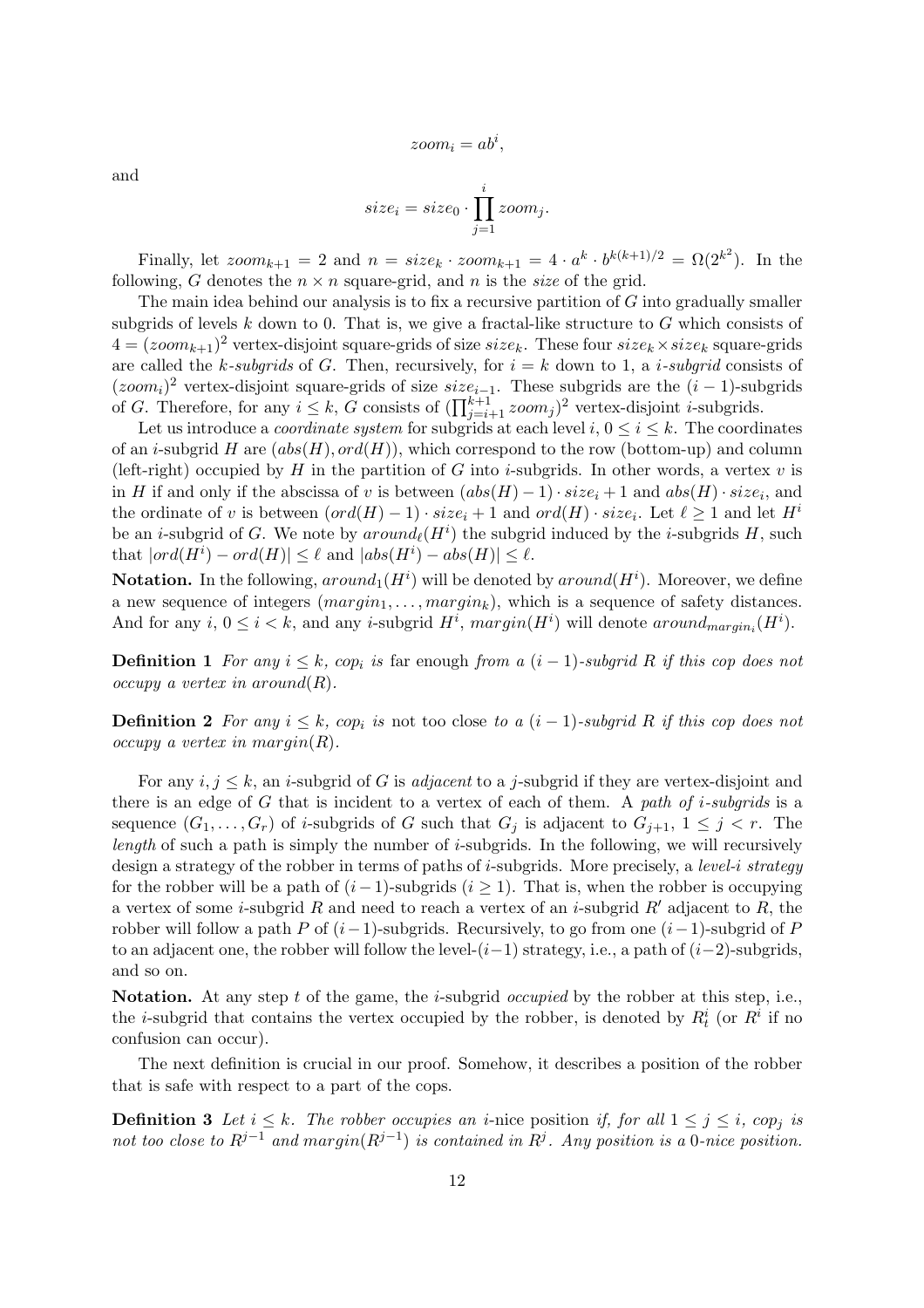As we said, a level-i strategy for the robber is a path of  $(i - 1)$ -subgrids that the robber must follow to go from an *i*-subgrid to an adjacent one. More precisely, the goal of a strategy of level-i consists of the following. Given that the robber is occupying an  $i$ -nice position in some *i*-subgrid H of G, and given any *i*-subgrid D adjacent to H, a level-*i* strategy will be defined as a path of  $(i - 1)$ -subgrids that allows the robber to reach an *i*-nice position in D, in such a way that  $cop_i$  always remains far enough from the robber, i.e.,  $cop_i$  never enters in  $around(R_t^{i-1})$ . The key (and maybe counterintuitive) point when defining a level-i strategy is that it is defined considering only the position and the moves of  $cop_i$ . Actually, for any  $j < i$ ,  $cop_j$  is taken into account by the level-j strategy used inductively in the definition of the level-i strategy. However, for any  $j \leq k$ , a level-j strategy does not care about  $cop_{j+1}, \ldots, cop_k$ , and it is defined as if they did not exist.

The last constraint we need to impose to a level-i strategy concerns its duration. For our purpose, we need the robber to go from a *i*-nice position in some *i*-subgrid into an *i*-nice position in any adjacent i-subgrid "quickly". Hence, we define a new sequence of integers  $(time_0, \ldots, time_k)$  which is a sequence of numbers of rounds. For any  $i \leq k$ ,  $time_i$  is an upper bound on the numbers of rounds required by the robber following a level-i strategy, in order to go from an *i*-nice position on an *i*-subgrid to a *i*-nice position on a neighboring *i*-subgrid. Because the robber has speed 2 and  $size_0 = 2$ ,  $time_0 = 1$ . Note that  $time_i \geq zoom_i \cdot time_{i-1}$ , indeed, if the robber goes straight ahead, it may cross at least  $zoom_i$  (i – 1)-subgrids to go from an  $i$ -subgrid to an adjacent one. Actually, following our level- $i$  strategy, the robber may cross more  $(i-1)$ -subgrids in order to evade  $cop_i$ . We define a new sequence of integers  $(detour_1, \ldots, detour_k)$  which is a sequence of extra distances. For any  $i \leq k$ ,  $detour_i$  is an upper bound on the number of additional  $(i-1)$ -subgrids that the robber (following the level-i strategy) needs to travel in order to cross a *i*-subgrid. More precisely, starting from an *i*-nice position, the length of the path of  $(i - 1)$ -subgrids (i.e., the number of  $(i - 1)$ -subgrids of such a path) that the robber will follow to go into an  $i$ -nice position in a neighboring  $i$ -subgrid is upper bounded by  $zoom_i + detour_i$ . In other words,  $time_i = (zoom_i + detour) \cdot time_{i-1}$ . The robber is fast if he goes from an  $i$ -subgrid to an adjacent one in less rounds than a cop, i.e., if  $time_i < size_i.$ 

### 5.2 Some equalities and technical lemmata

In this section, we specify the relationships between the sequences of integers we introduced in the previous section. We also prove two technical lemmata that will be usefull in the proof of the correctness of the strategy we design for the robber.

We first set the relationships between  $(size_i)_{i\leq k}, (margin_i)_{i\leq k}, (time_i)_{i\leq k}$  and  $(detour_i)_{i\leq k}$ . Recall that  $size_0 = 2$  and  $time_0 = 1$ . For any  $i, 1 \le i \le k$ :

$$
margin_i = \lceil \frac{4 + size_{i-1} / time_{i-1}}{size_{i-1} / time_{i-1} - 1} \rceil, \ \ detour_i = 2 \cdot \lceil \frac{(2 \cdot margin_i + 2) size_{i-1} / time_{i-1}}{size_{i-1} / time_{i-1} - 1} \rceil. \tag{1}
$$

$$
time_i = (zoom_i + detour_i) time_{i-1}
$$
\n<sup>(2)</sup>

From Equations 1, 2, and the fact that  $size_i = zoom_i \cdot size_{i-1}$ , we get that  $size_i / time_i =$ zoomi  $\frac{zoom_i}{zoom_i+detour_i} \cdot size_{i-1}/time_{i-1} \geq \beta_i \cdot size_{i-1}/time_{i-1}$ , where  $\beta_i$  is defined by:

$$
\beta_i = \frac{zoom_i}{zoom_i + \frac{2+4 \cdot size_{i-1}/time_{i-1}+14 \cdot (size_{i-1}/time_{i-1})^2}{(size_{i-1}/time_{i-1}-1)^2}}
$$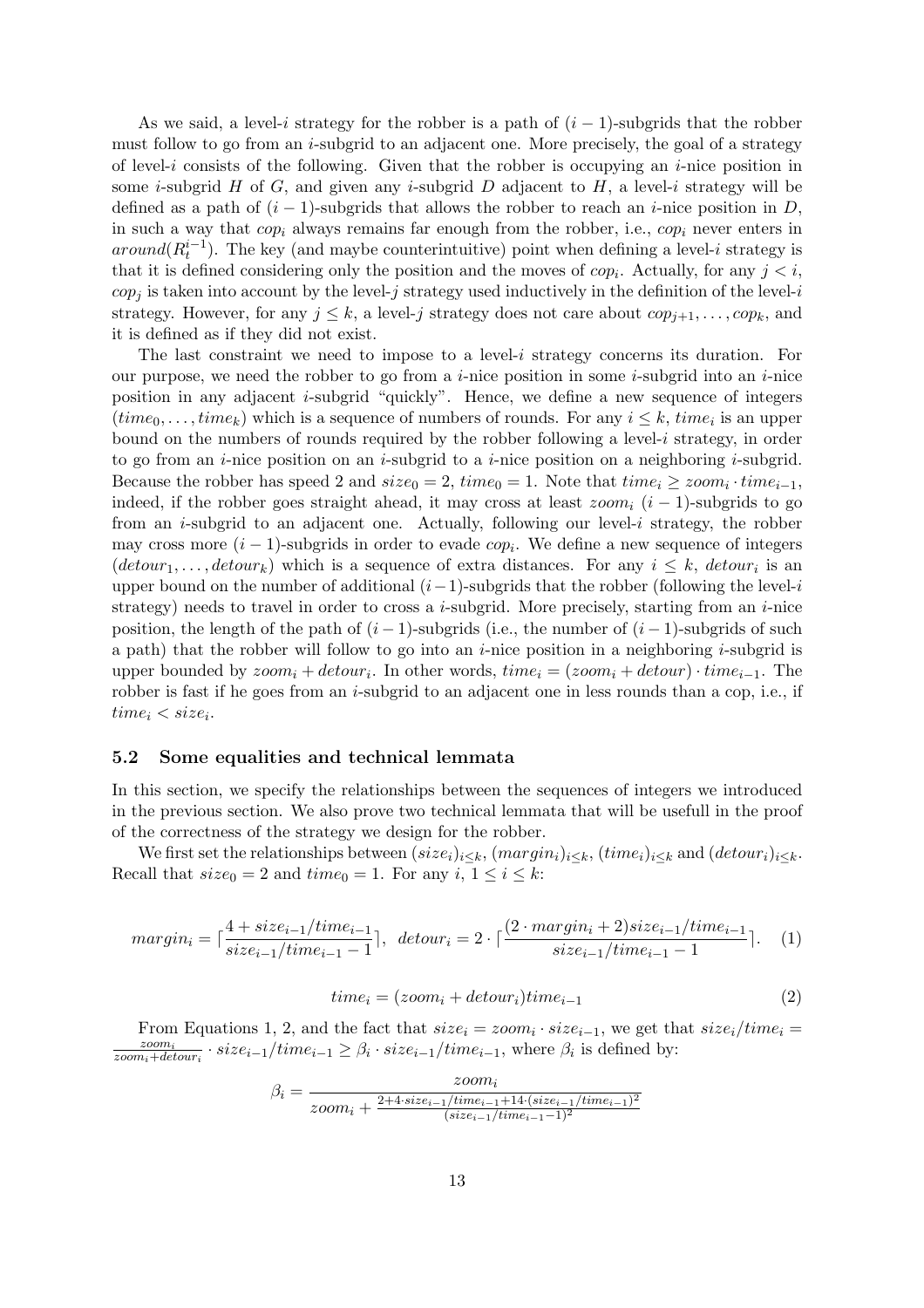Now, we will specify the values of the constants  $a$  and  $b$  used to define the sequence  $(zoom_i)_{i\leq k}$ . Let us set  $2 > \alpha > 1$ , and let  $a = \lceil \frac{20}{(\alpha-1)^2} \rceil \cdot \lceil \frac{2}{\ln(2/\alpha)} \rceil$  and let b be an integer such that  $b > \max\{2, \frac{\ln(2/\alpha)}{2}$  $\left\{\frac{2}{2}\right\}$ . From now on, we assume that a and b satisfy these (in)equalities. For these values of  $\overline{a}$  and  $\overline{b}$ , we can prove the following lemmata.

**Lemma 6** For any  $0 \leq i \leq k$ , time<sub>i</sub>  $\lt$  size<sub>i</sub>.

**Proof.** We prove by induction on  $i, 0 \le i \le k$ , that  $2 \ge size_i / time_i > \alpha > 1$ .

It is straightforward for  $i = 0$ . Let  $i > 0$ , and let us assume that the result is valid for any  $j < i. \ \ size_i/time_i \geq 2 \cdot \prod_{j=1}^i \beta_j$ , thus we need to prove that  $\prod_{j=1}^i \beta_j > \alpha/2$ . Actually, we prove that  $1/\prod_{j=1}^{i} \beta_j < 2/\alpha$ . By the induction hypothesis, we get that, for any  $0 \leq j \leq i-1$ ,  $2 \geq size_j / time_j > \alpha$ . Thus,  $\frac{2+4\cdot size_{i-1} / time_{i-1} + 14\cdot (size_{i-1} / time_{i-1})^2}{(size_{i-1} / time_{i-1}-1)^2} < \lceil \frac{20}{(\alpha-1)^2} \rceil$ . Hence, we obtain that  $1/\beta_i < (zoom_i + \lceil \frac{20}{(\alpha - 1)^2} \rceil)/zoom_i < 1 + 1/(\frac{2}{\ln(2)})$  $\frac{2}{\ln(2/\alpha)} \cdot b^i$ ).

For any  $i, 0 \leq i \leq k$ :

$$
2 > 1 - (1/b)^{k}
$$
  
\n
$$
\ln(2/\alpha) > \frac{\ln(2/\alpha)}{2} \cdot \frac{1/b - (1/b)^{k+1}}{1 - 1/b} \quad \text{(because } b > 2)
$$
  
\n
$$
> \sum_{1 \le j \le i} 1 / (\frac{2}{\ln(2/\alpha)} \cdot b^{j})
$$
  
\n
$$
\ge \sum_{1 \le j \le i} \ln(1 + 1 / (\frac{2}{\ln(2/\alpha)} \cdot b^{j})) \quad \text{(because } x \ge \ln(1+x))
$$
  
\n
$$
= \ln(\prod_{1 \le j \le i} (1 + 1 / (\frac{2}{\ln(2/\alpha)} \cdot b^{j})))
$$
  
\n
$$
2/\alpha > \prod_{1 \le j \le i} (1 + 1 / (\frac{2}{\ln(2/\alpha)} \cdot b^{j}))
$$
  
\n
$$
2/\alpha > 1 / \prod_{1 \le j \le i} \beta_{j}
$$

**Lemma 7** For any  $1 \leq i \leq k$ , detour<sub>i</sub> + 4 · margin<sub>i</sub> + 2 < zoom<sub>i</sub>

**Proof.** For any  $1 \leq i \leq k$ ,  $detour_i + 4 \cdot margin_i + 2$ 

$$
\begin{aligned}\n&\leq 24 \cdot (size_{i-1}/time_{i-1})^2 + 4 \cdot size_{i-1}/time_{i-1} - 8 \\
&\leq 20 \\
&\leq 20 \\
&\leq 20 \\
&\leq 20 \\
&\leq 20 \\
&\leq 20 \\
&\leq 20 \\
&\leq 20 \\
&\leq 20 \\
&\leq 20 \\
&\leq 20 \\
&\leq 20 \\
&\leq 20 \\
&\leq 20 \\
&\leq 20 \\
&\leq 20 \\
&\leq 20 \\
&\leq 20 \\
&\leq 20 \\
&\leq 20 \\
&\leq 20 \\
&\leq 20 \\
&\leq 20 \\
&\leq 20 \\
&\leq 20 \\
&\leq 20 \\
&\leq 20 \\
&\leq 20 \\
&\leq 20 \\
&\leq 20 \\
&\leq 20 \\
&\leq 20 \\
&\leq 20 \\
&\leq 20 \\
&\leq 20 \\
&\leq 20 \\
&\leq 20 \\
&\leq 20 \\
&\leq 20 \\
&\leq 20 \\
&\leq 20 \\
&\leq 20 \\
&\leq 20 \\
&\leq 20 \\
&\leq 20 \\
&\leq 20 \\
&\leq 20 \\
&\leq 20 \\
&\leq 20 \\
&\leq 20 \\
&\leq 20 \\
&\leq 20 \\
&\leq 20 \\
&\leq 20 \\
&\leq 20 \\
&\leq 20 \\
&\leq 20 \\
&\leq 20 \\
&\leq 20 \\
&\leq 20 \\
&\leq 20 \\
&\leq 20 \\
&\leq 20 \\
&\leq 20 \\
&\leq 20 \\
&\leq 20 \\
&\leq 20 \\
&\leq 20 \\
&\leq 20 \\
&\leq 20 \\
&\leq 20 \\
&\leq 20 \\
&\leq 20 \\
&\leq 20 \\
&\leq 20 \\
&\leq 20 \\
&\leq 20 \\
&\leq 20 \\
&\leq 20 \\
&\leq 20 \\
&\leq 20 \\
&\leq 20 \\
&\leq 20 \\
&\leq 20 \\
&\leq 20 \\
&\leq 20 \\
&\leq 20 \\
&\leq 20 \\
&\leq
$$

## 5.3 Evasion strategy for the robber

In this section, we describe an evasion strategy for the robber against k cops in the  $n \times n$ square-grid  $G$   $(n = 4 \cdot a^k \cdot b^{k(k+1)/2})$ . More precisely, for any  $i, 1 \le i \le k$ , we describe a level-i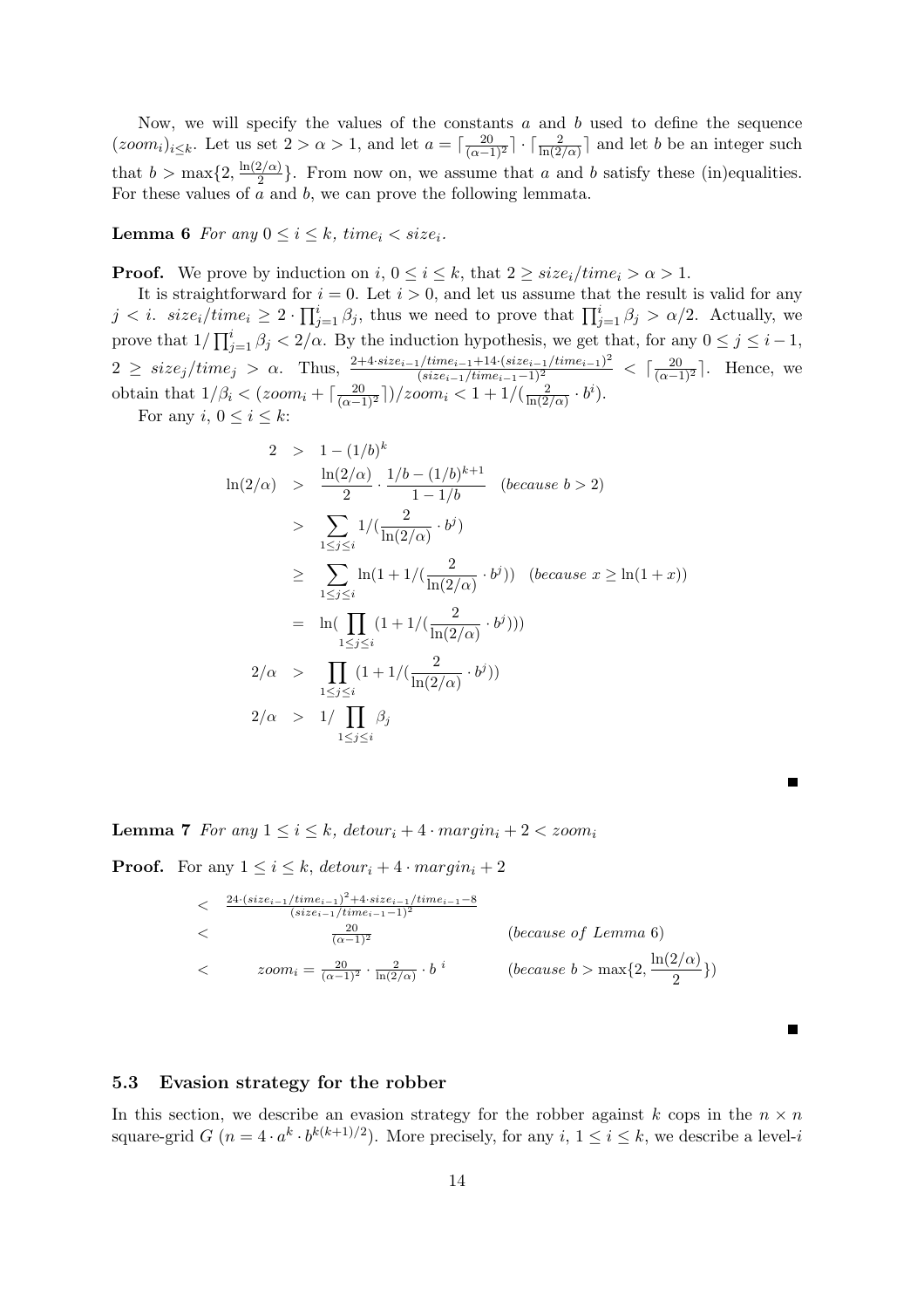strategy  $S_i$ , using  $S_{i-1}$  as a subroutine, allowing the robber to evade i cops in some i-subgrid of G. For any i,  $0 \le i \le k$ , Strategy  $S_i$  consists of a path of  $(i-1)$ -subgrids that allows the robber to go from one *i*-subgrid to an adjacent one. The key point is that Strategy  $S_i$  only deals with  $cop_i$ . Let  $0 \leq i \leq k$ . In the following,  $d_i = detour_i/2$ , for any  $i \leq k$ . We now describe Strategy  $S_i$ .

Let  $R^i$  be the *i*-subgrid that is initially occupied by the robber. Let  $D^i$  be any *i*-subgrid adjacent to  $R^i$ . For ease of description, we assume that  $D^i$  is below  $R^i$  (i.e.,  $D^i$  has smaller ordinate than  $R^i$ ). At each step  $t \geq 0$  of the game, let  $R_t^{i-1}$  and  $C_t^{i-1}$  be the  $(i-1)$ -subgrids occupied by the robber and  $cop_i$  respectively.

Roughly speaking, the robber keeps going down toward the next  $(i-1)$ -subgrid below it, i.e., in the direction of  $D^i$ . Let f be the first step, when  $C_t^{i-1}$  becomes adjacent to  $margin(R_t^{i-1})$ , if it happens. In this situation, there are two cases. Either  $cop_i$  is not below the robber, in which case the robber keeps on going down but it goes a bit further in the same direction. Otherwise, the robber chooses to avoid cop<sub>i</sub> by following a path of  $d_i$  (i – 1)-subgrids to the right or to the left before continuing to go down.

For  $i = 0$ ,  $S_0$  is any shortest strategy that allows the robber to go from a 0-subgrid to an adjacent one. Note that, because  $size_0 = 2$  and the robber has speed 2,  $S_0$  takes at most 1 step. Let  $0 \le i \le k$ . Let O be the greatest ordinate of a  $(i-1)$ -subgrid H such that  $margin(H)$  is contained in  $D<sup>i</sup>$ , and let A be the greatest abscissa of a  $(i-1)$ -subgrid H in  $D<sup>i</sup>$ . For our purpose, we only consider the case when the initial position of the robber is a  $i$ -nice position. In particular,  $margin(R_{initial}^{i-1})$  is contained in  $R^i$ .

The strategy proceeds as follows and it is depicted in Figure 1. In Figures  $1(a)$ ,  $1(b)$ , and 1(c), the hatched zone corresponds to the path of  $(i - 1)$ -subgrids covered by the robber during the game. There are three cases to be considered.

- First, we consider the case when f is not defined or when  $C_f^{i-1}$  $f^{i-1}$  is above  $R^i_f$ , i.e.,  $ord_{C^{i-1}_f} =$  $ord_{R_f^{i-1}} + margin_i + 1$ . In this case, let  $R_{final}^{i-1}$  be the  $(i-1)$ -subgrid with  $abs(R_{final}^{i-1}) =$  $abs(R_{initial}^{i-1})$  and  $ord(R_{final}^{i-1}) = O$ . Let P be the shortest path of  $(i-1)$ -subgrids between  $R_{initial}^{i-1}$  and  $R_{final}^{i-1}$ . The robber follows P using the level- $(i-1)$  strategy  $S_{i-1}$  to go from one  $(i-1)$ -subgrid of P to the next one. This case is depicted in Figure 1(a). Note that, the length of the path of  $(i - 1)$ -subgrids followed by such a strategy is at most  $zoom_i$ .
- Second, we consider the case when  $C_f^{i-1}$  $j_f^{i-1}$  is to the left or to the right of  $margin(R_f^{i-1})$  $i^{-1}_f$ ), i.e.,  $ord(R_f^{i-1})$  $j_f^{i-1}) + margin_i \geq \textit{ord}(C_f^{i-1})$  $\binom{n^{i-1}}{f} \geq \textit{ord}(R^{i-1}_f)$  $j_f^{i-1})$  –  $margin_i - 1$  and  $abs(C_f^{i-1})$  $j^{i-1}) =$  $abs(R_f^{i-1})$  $j_f^{i-1})+margin_i+1$  or  $abs(C_f^{i-1})$  $f^{i-1}_{f}$ ) =  $abs(R_f^{i-1})$  $\binom{i-1}{f}$  –  $margin_i - 1$ . In this case, let  $R_{fin}^{i-1}$  $\it final$ be the  $(i-1)$ -subgrid with  $abs(R_{final}^{i-1}) = abs(R_{initial}^{i-1})$  and  $ord(R_{final}^{i-1}) = O - d_i$ . Let P be the shortest path of  $(i-1)$ -subgrids between  $R_{initial}^{i-1}$  and  $R_{final}^{i-1}$ . The robber follows P using the level- $(i-1)$  strategy  $S_{i-1}$  to go from one  $(i-1)$ -subgrid of P to the next one. This case is depicted in Figure 1(b). Note that, the length of the path of  $(i-1)$ -subgrids followed by such a strategy is at most  $zoom_i + d_i$ .
- Finally, let us consider the case when  $C_f^{i-1}$  $j_f^{i-1}$  is below  $margin(R_f^{i-1})$  $j_f^{i-1}$ ), i.e.,  $ord(C_f^{i-1})$  $j^{i-1}_{f}) =$ ord $(R_f^{i-1}$  $j_f^{i-1})$  –  $margin_i - 1$  and  $abs(R_f^{i-1})$  $j_f^{i-1})$  –  $margin_i \leq abs(C_f^{i-1})$  $f^{i-1}) \leq abs(R_f^{i-1})$  $j_f^{i-1}) + margin_i.$ In this case, let us first assume that  $R_f^{i-1}$  $i-1 \atop f$  is closer to the left side of  $R^i$  (and  $D^i$ ), i.e.,  $A - abs(R_f^{i-1})$  $f^{i-1}_{f}$  >  $\geq$  zoom<sub>i</sub>/2. Let  $R_r^{i-1}$  be the  $(i-1)$ -subgrid with  $abs(R_r^{i-1})$  =  $abs(R_f^{i-1})$  $f_f^{i-1}) + d_i$  and  $ord(R_r^{i-1}) = ord(R_f^{i-1})$  $j_f^{i-1}$ ), and let  $R_{final}^{i-1}$  be the  $(i-1)$ -subgrid with  $abs(R_{final}^{i-1}) = abs(R_{r}^{i-1})$  and  $ord(R_{final}^{i-1}) = O - d_{i}$ . Let  $P_{1}$  be the shortest path of  $(i-1)$ -subgrids between  $R_{initial}^{i-1}$  and  $R_f^{i-1}$  $f^{i-1}_{f}$ , let  $P_2$  be the shortest path of  $(i-1)$ -subgrids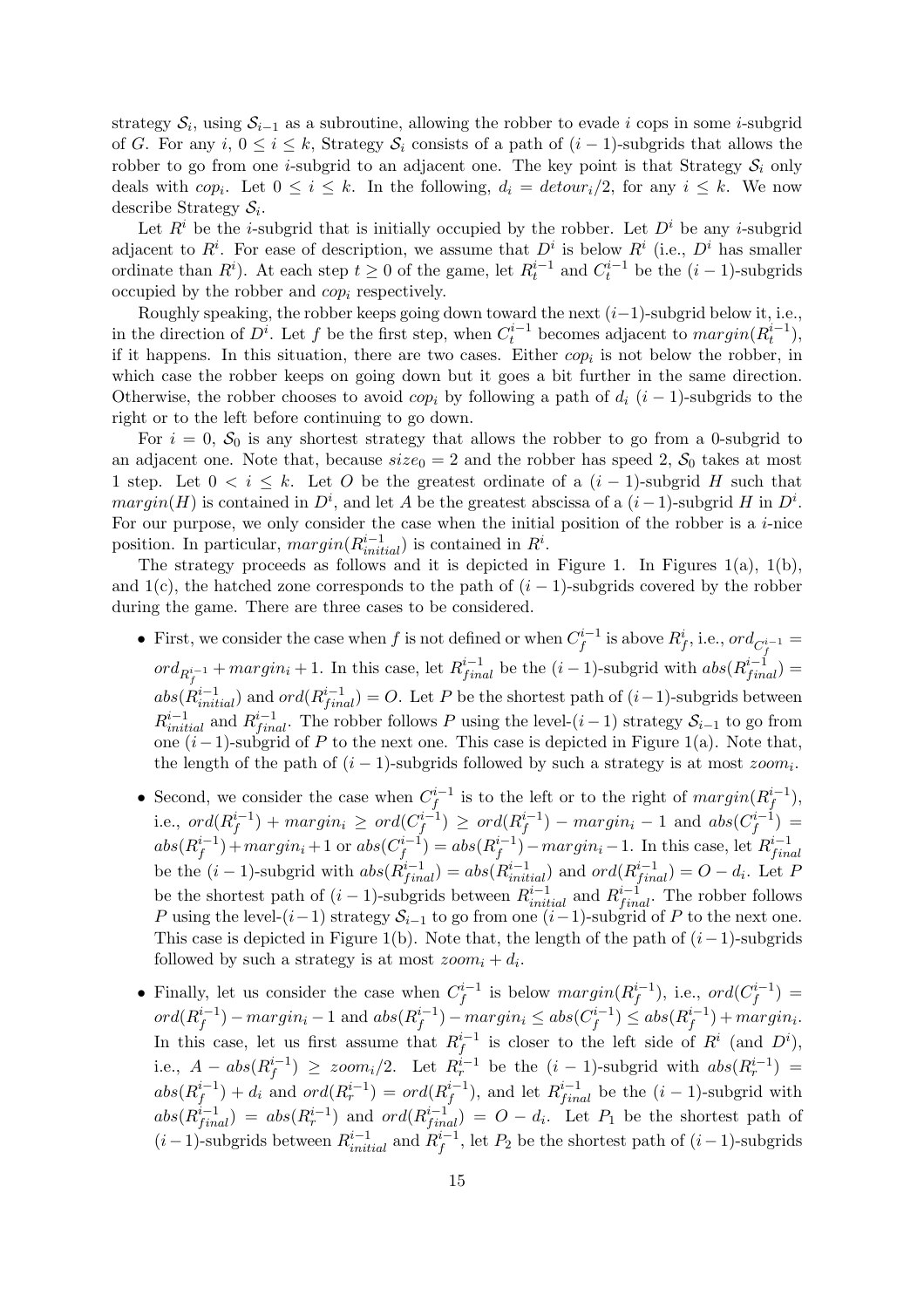between  $R_f^{i-1}$  $f_f^{i-1}$  and  $R_r^{i-1}$ , and let  $P_3$  be the shortest path of  $(i-1)$ -subgrids between  $R_r^{i-1}$ and  $R_{final}^{i-1}$ . The robber follows  $P = P_1 \cup P_2 \cup P_3$  using the level- $(i-1)$  strategy  $S_{i-1}$  to go from one  $(i - 1)$ -subgrid of P to the next one. This case is depicted in Figure 1(c). Note that, the length of the path of  $(i - 1)$ -subgrids followed by such a strategy is at most  $zoom_i + 2 \cdot d_i = zoom_i + detour_i$ . The case when  $R_f^{i-1}$  $i<sup>t-1</sup>$  is closer to the right side of  $R^i$  is symmetric, i.e., the single difference comes from  $abs(R_r^{i-1}) = abs(R_f^{i-1})$  $i_{f}^{-1}) - d_{i}.$ 



Figure 1: Three possible paths of  $(i-1)$ -subgrids followed by  $S_i$  to go from  $R^i$  to  $D^i$ .

**Lemma 8** Let  $0 \leq i \leq k$ . Let us assume that at some step the robber occupies an *i*-nice position in some i-subgrid  $R^i$ . Assuming that, at any step t of  $\mathcal{S}_i$ , the cops cop<sub>j</sub>,  $j > i$ , remain outside around  $(R_t^i)$ , the strategy  $S_i$  allows the robber to reach an *i*-nice position in any *i*subgrid adjacent to  $R^i$ , in at most time<sub>i</sub> steps, and such that, at any step t of  $S_i$ , cop<sub>i</sub> remains *outside around* $(R_t^{i-1})$ .

**Proof.** This lemma gives the main characteristics of  $S_i$  that allow us to prove Theorem 4. The proof is by induction on  $i \leq k$ .

First, let us prove the lemma for  $i = 0$ . Since any 0-subgrid has size  $size_0 = 2$  and the robber has speed 2, at most  $time_0 = 1 < size_0$  step is sufficient for the robber to go from any position in a 0-subgrid to any position in an adjacent 0-subgrid.

Let  $i > 0$  and assume that the lemma is valid for  $i - 1$ . Note that, while cop<sub>i</sub> does not occupy a vertex in  $around(R_t^{i-1})$ , the induction hypothesis may be applied. First, the path of  $(i - 1)$ -subgrids followed by  $S_i$  has length at most  $zoom_i + detour_i$ , therefore, if  $cop_i$  always remains outside  $around(R_t^i)$ , by the induction hypothesis, Strategy  $S_i$  takes at most  $time_i = (zoom_i + detour_i)time_{i-1}$  steps. It remains to prove that  $cop_i$  never enters in  $around(R_t^i)$  and at the last step of  $S_i$ ,  $cop_i$  is outside of  $margin(R_t^i)$ .

If f is not defined, that is, if  $cop_i$  never approaches the robber to occupy a subgrid  $C_f^{i-1}$ f adjacent to  $margin(R_f^{i-1})$  $j_f^{i-1}$ ), then always remains outside of  $margin(R_t^i)$ .

Therefore, let us consider the case when  $f$  is defined. There are three cases to be considered.

• First, we consider the case when  $C_f^{i-1}$  $i_f^{i-1}$  is above  $R_f^i$ , i.e.,  $ord(C_f^{i-1})$  $\binom{i-1}{f} = ord(R_f^{i-1})$  $j^{i-1}_{(f)}$  +  $margin_i + 1$ . To prove that  $cop_i$  never enters in  $around(R_t^{i-1})$ , let us apply the induction hypothesis. cop<sub>i</sub> needs at least size<sub>i-1</sub> steps to go from one  $(i - 1)$ -subgrid to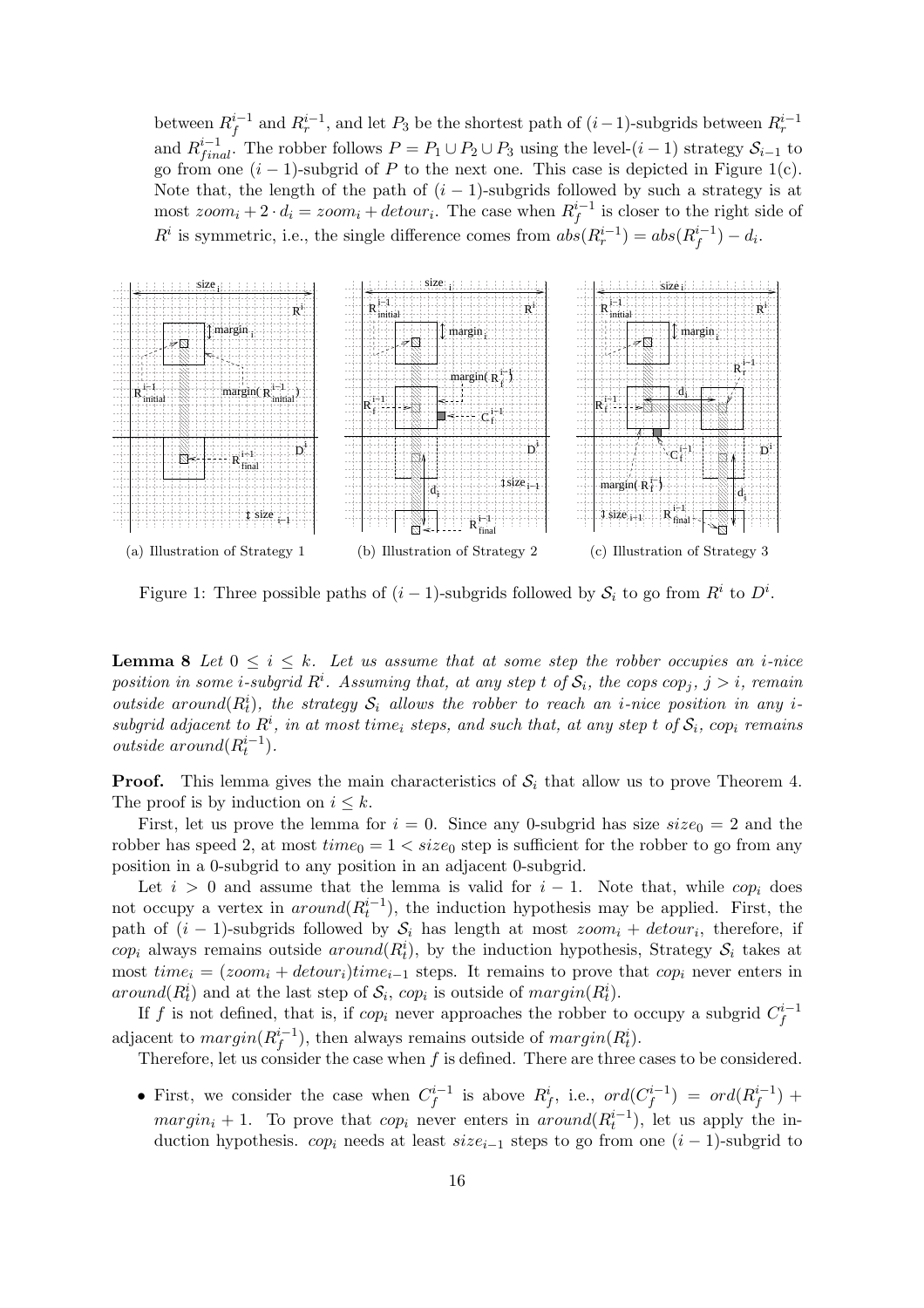

Figure 2: Illustration of Equations 1: (a)  $cop_i$  must never enter in  $around(R_s^i)$ , and (b) the robber must reach a nice position, i.e.,  $cop_i$  must not enter in  $margin(R_h^i)$ .

the one below. By the induction hypothesis, while  $cop_i$  does not enter in  $around(R_t^{i-1})$ , at most  $time_{i-1}$  steps are sufficient for the robber to go from a  $(i-1)$ -nice position in a  $(i-1)$ -subgrid to a  $(i-1)$ -nice position in the next  $(i-1)$ -subgrid in P. By Lemma 6,  $size_{i-1} > time_{i-1}$ . Therefore,  $cop_i$  never enters in  $around(R_i^{i-1})$ . Moreover, each time the robber reaches a  $(i-1)$ -nice position in a new  $(i-1)$ -subgrid  $R_t^{i-1}$ , cop<sub>i</sub> is outside of  $margin(R_t^{i-1})$ . In particular, this is the case at the step when  $margin(R_t^{i-1})$  is contained in  $D<sup>i</sup>$  for the first time. Hence, when the robber reaches a  $(i-1)$ -nice position in  $R<sup>i-1</sup>_{final}$ , he actually occupies an  $i$ -nice position.

• Second, we consider the case when  $C_f^{i-1}$  $j_f^{i-1}$  is to the left or to the right of  $margin(R_f^{i-1})$  $\binom{i-1}{f},$ i.e.,  $ord(R_f^{i-1})$  $j_f^{i-1}) + margin_i \geq \textit{ord}(C_f^{i-1})$  $\binom{i-1}{f} \geq \textit{ord}(R^{i-1}_f)$  $j_f^{i-1})$  –  $margin_i - 1$  and  $abs(C_f^{i-1})$  $j^{i-1}) =$  $abs(R_f^{i-1}$  $f^{i-1}_{f}) + margin_i + 1$  or  $abs(C_f^{i-1})$  $j_f^{i-1}) = abs(R_f^{i-1})$  $f^{i-1}_{f}$ ) – margin<sub>i</sub> – 1.

Let s be some step of the game, and let us prove that  $cop_i$  cannot enter  $around(R_s^{i-1})$ while the robber is occupying  $R_s^{i-1}$ . Indeed, by applying the induction hypothesis, the robber will leave  $R_s^{i-1}$  in at most  $(ord_{R_f^{i-1}} - ord_{R_s^{i-1}} + 1)$ tim $e_{i-1}$  steps after f. Two cases must be considered.

- $-$  If  $ord(R_s^{i-1})$  ≥  $ord(R_f^{i-1})$  $f^{i-1}_{f}$ ) –  $margin_i - 3$ , the length of the path of  $(i - 1)$ subgrids between  $C_f^{i-1}$  $f_f^{i-1}$  and  $R_s^{i-1}$ , is at least  $(|abs(R_s^{i-1}) - abs(C_f^{i-1})|$  $|f^{i-1}|$  = 2) (this distance is minimum for  $ord(C_f^{i-1})$  $(f^{i-1}) = ord(R_s^{i-1})$ . Therefore,  $cop_i$  requires at least  $(|abs(R_s^{i-1}) - abs(C_f^{i-1})|$  $|f^{i-1}| - 2 \cdot size_{i-1} = (margin_i - 1) \cdot size_{i-1}$  steps to enter  $around(R_s^{i-1})$ . In this case, the robber leaves  $R_s^{i-1}$  in strictly less than  $(margin_i + 4) \cdot time_{i-1}$  steps. By Equation 1,  $cop_i$  cannot enter  $around(R_s^{i-1})$ while the robber is occupying it (cf. Figure  $2(a)$ ).
- Otherwise, the distance that  $cop_i$  must cover in order to enter  $around(R_s^{i-1})$  is s minimum when  $ord(C_f^{i-1})$  $f_f^{i-1})$  is minimum, that is,  $ord(C_f^{i-1})$  $f^{i-1}) = ord(R_f^{i-1})$  $\binom{n-1}{f}$  – margin<sub>i</sub> – 1. In this case,  $cop_i$  requires at least  $(|abs(C_f^{i-1})|)$  $\int_{f}^{i-1}) - abs(R^{i-1}_s)| - 2 + ord(C^{i-1}_f)$  $j^{n-1}_{f}$ ) –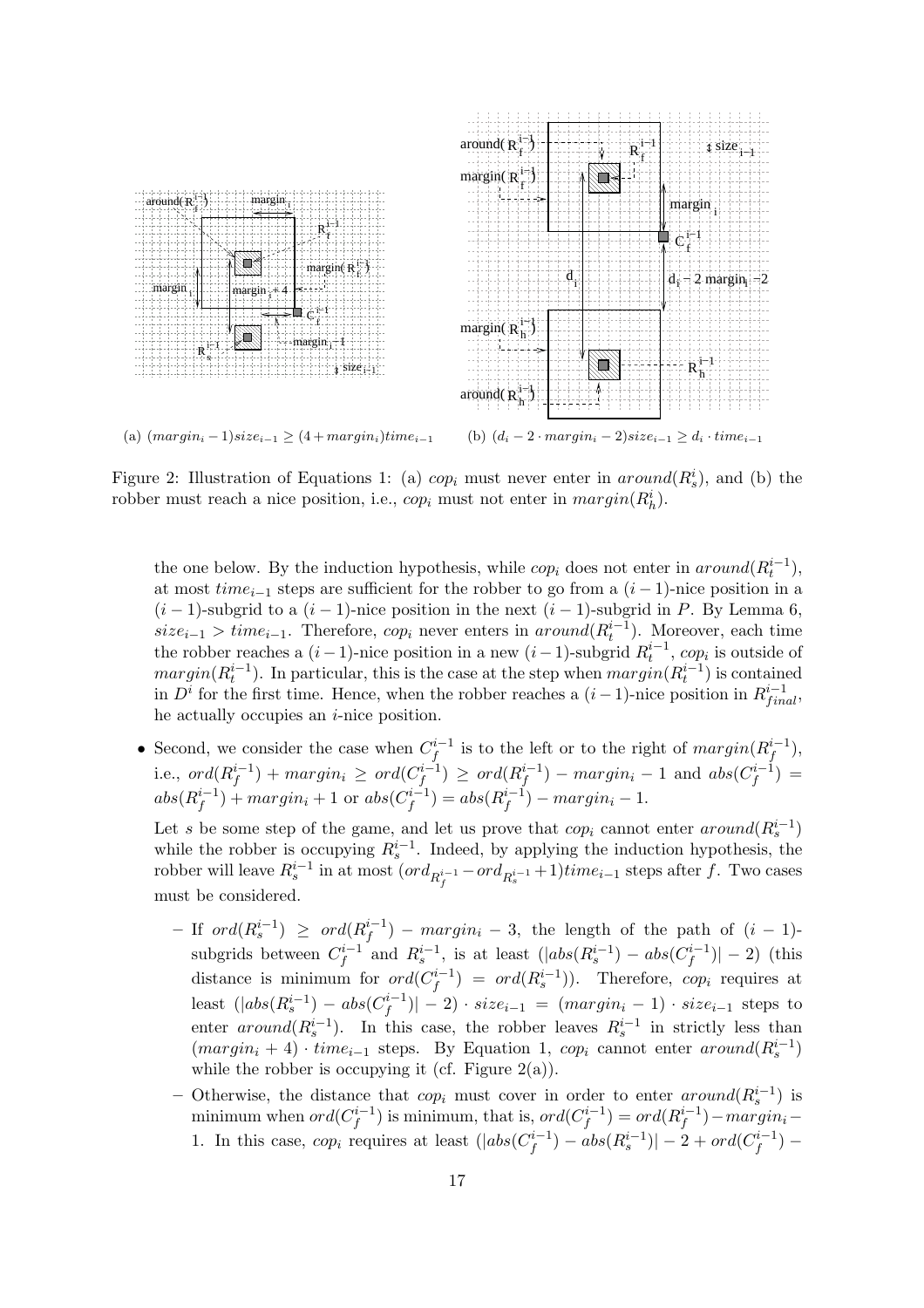$ord(R_s^{i-1}) - 2) \cdot size_{i-1} = (margin_i - 1 + ord(R_f^{i-1})$  $j_f^{i-1}) - margin_i - 1 - ord(R_s^{i-1}) -$ 2)·  $size_{i-1} = (ord(R_f^{i-1}))$  $f_f^{i-1}$ ) –  $ord(R_s^{i-1}) - 4) \cdot size_{i-1}$  steps to enter  $around(R_s^{i-1})$ . By Equation 1 and Lemma 6, we get  $(\text{ord}(R_f^{i-1}))$  $j_f^{i-1}) - ord(R_s^{i-1}) - 4 \cdot size_{i-1} = (ord(R_f^{i-1}))$  $j^{i-1}$ )  $ord(R^{i-1}_s) - margin-3) \cdot size_{i-1} + (margin-1) \cdot size_{i-1} > (ord(R^{i-1}_f$  $f^{i-1}) - ord(R_s^{i-1})$  $margin-3) \cdot time_{i-1} + (margin_i + 4) \cdot time_{i-1} = (ord(R_f^{i-1}))$  $j_f^{i-1}) - ord(R_s^{i-1}) + 1) \cdot time_{i-1}.$ Again, cop<sub>i</sub> cannot enter  $around(R_s^{i-1})$  while the robber is occupying it.

It remains to prove that the robber reaches an *i*-nice position in  $D^i$ . That is, we prove that  $cop_i$  is above  $margin(R_{final}^{i-1})$  at the last step final of the game, and  $margin(R_{final}^{i-1})$ is a subgraph of  $D^i$ . Let top (resp., right) be the greatest ordinate (resp., abscissa) of a  $(i-1)$ -subgrid in  $D^i$ . Note that,  $ord(R_{final}^{i-1}) = top - margin_i - d_i$  and  $abs(R_{final}^{i-1}) =$  $abs(R_f^{i-1})$  $\binom{i-1}{f}$ .

By Lemma 7,  $d_i + 2margin_i < zoom_i$ . Thus,  $top - margin_i > ord(R_{final}^{i-1}) > top - zoom_i +$  $margin_i$ . Moreover,  $margin(R_f^{i-1})$  $j_f^{i-1}$ ) is a subgraph of  $R^i$ , thus  $right-zoom_i + margin_i <$  $abs(R_{final}^{i-1}) < right - margin_i$ . Therefore,  $margin(R_{final}^{i-1})$  is a subgraph of  $D^i$ .

The distance that  $cop_i$  must cover in order to enter  $margin(R_{final}^{i-1})$  is minimum when ord $(C_f^{i-1}$  $j_f^{i-1}$ ) is minimum, that is,  $ord(C_f^{i-1})$  $f^{i-1}_{f}$ ) =  $ord(R_f^{i-1})$  $f_i^{(-1)}$  –  $margin_i - 1$ . In this case,  $cop_i$ requires at least  $(|abs(C_f^{i-1})|)$  $\binom{i-1}{f} - abs(R^{i-1}_{final}) |-2 + ord(C^{i-1}_{f})$  $f_f^{i-1}) - ord(R_{final}^{i-1}) - 2) \cdot size_{i-1} =$  $(margin_i - 1 + ord(R_f^{i-1}))$  $f^{i-1}_{f}) - margin_{i} - 1 - ord(R^{i-1}_{final}) - 2) \cdot size_{i-1} = (ord(R^{i-1}_{f})$  $j^{i-1}_{(f)}$  –  $ord(R_{final}^{i-1}) - 4) \cdot size_{i-1}$  steps to enter  $margin(R_{final}^{i-1})$ . By Equation 1 and Lemma 6, we get that  $\left(\text{ord}(R_f^{i-1})\right)$  $f_f^{i-1}) - ord(R_{final}^{i-1}) - 4) \cdot size_{i-1} = (ord(R_f^{i-1})$  $f^{i-1}_{f}$ ) –  $ord(R_{final}^{i-1}) - d_i +$  $2 \cdot margin_i + 2) \cdot size_{i-1} + (d_i - 2 \cdot margin_i - 2) \cdot size_{i-1} > (ord(R_f^{i-1}))$  $f^{i-1}) - ord(R_{final}^{i-1})$  $d_i + 2 \cdot margin_i + 2) \cdot time_{i-1} + d_i \cdot time_{i-1} = (ord(R_f^{i-1}))$  $f_f^{i-1}) - ord(R_{final}^{i-1}) + 2 \cdot margin_i +$ 2) ·  $time_{i-1}$ . Moreover, by applying the induction hypothesis, at most  $(ord(R_f^{i-1}))$  $j^{i-1}$ )  $ord(R_{final}^{i-1})$ )time<sub>i-1</sub> steps are sufficient for the robber to reach an  $(i-1)$ -nice position in  $R^{i-1}_{final}$ . Therefore,  $cop_i$  does not occupy  $margin(R^{i-1}_{final})$  at the end of the strategy. Therefore, the robber reaches an *i*-nice position in  $D^i$ .

• Finally, let us consider the case when  $C_f^{i-1}$  $j_f^{i-1}$  is below  $margin(R_f^{i-1})$  $j_f^{i-1}$ ), i.e.,  $ord(C_f^{i-1})$  $j^{i-1}) =$ ord $(R_f^{i-1}$  $j_f^{i-1})$  –  $margin_i - 1$  and  $abs(R_f^{i-1})$  $j_f^{i-1})$  –  $margin_i \leq abs(C_f^{i-1})$  $f^{i-1}) \leq abs(R_f^{i-1})$  $j_f^{i-1}) + margin_i.$ Let *right* be the greatest abscissa of a  $(i - 1)$ -subgrid in  $D^i$ , and let *final* be the last step of the game. Note that, by Lemma 7,  $abs(R_r^{i-1}) < right - margin_i$ . Therefore, by the same analysis as in the last item of the previous case,  $margin(R_{final}^{i-1})$  is a subgraph of  $D^i$ .

Then, we prove that, at any step s, cop<sub>i</sub> remains outside around( $R_s^{i-1}$ ) for any  $(i-1)$ subgrid  $R_s^{i-1}$  on the path between  $R_f^{i-1}$  $i_f^{-1}$  and  $R_r^{i-1}$ . For this purpose, it is sufficient to observe that the configuration is similar to the previous strategy, by rotating the grid. Moreover, this observation proves that when the robber arrives in  $R_r^{i-1}$ , cop<sub>i</sub> neither can stand inside  $margin(R_r^{i-1})$ , nor block the bottom side of  $margin(R_r^{i-1})$ .

Let us show that  $cop_i$  cannot block the bottom side of  $margin(R_s^{i-1})$  for any remaining step s of the game. Indeed, the distance that  $cop_i$  must cover in order to block the bottom side of  $margin(R_s^{i-1})$  is minimum when  $ord(C_f^{i-1})$  $f^{i-1}) = ord(R_f^{i-1})$  $j^{i-1}_{f}$ ) –  $margin_i - 1$  and  $abs(C_f^{i-1})$  $f^{i-1}_{f}$ ) =  $abs(R_f^{i-1})$  $f_j^{i-1}$ ) + margin<sub>i</sub>. In this case, cop<sub>i</sub> requires at least  $S = (abs(R_s^{i-1})$  $abs(C_f^{i-1})$  $f^{i-1}_{f}) - margin_i - 1 + ord(C_f^{i-1})$  $(f^{i-1})$  –  $ord(R_s^{i-1})$  +  $margin_i) \cdot size_{i-1}$  steps to block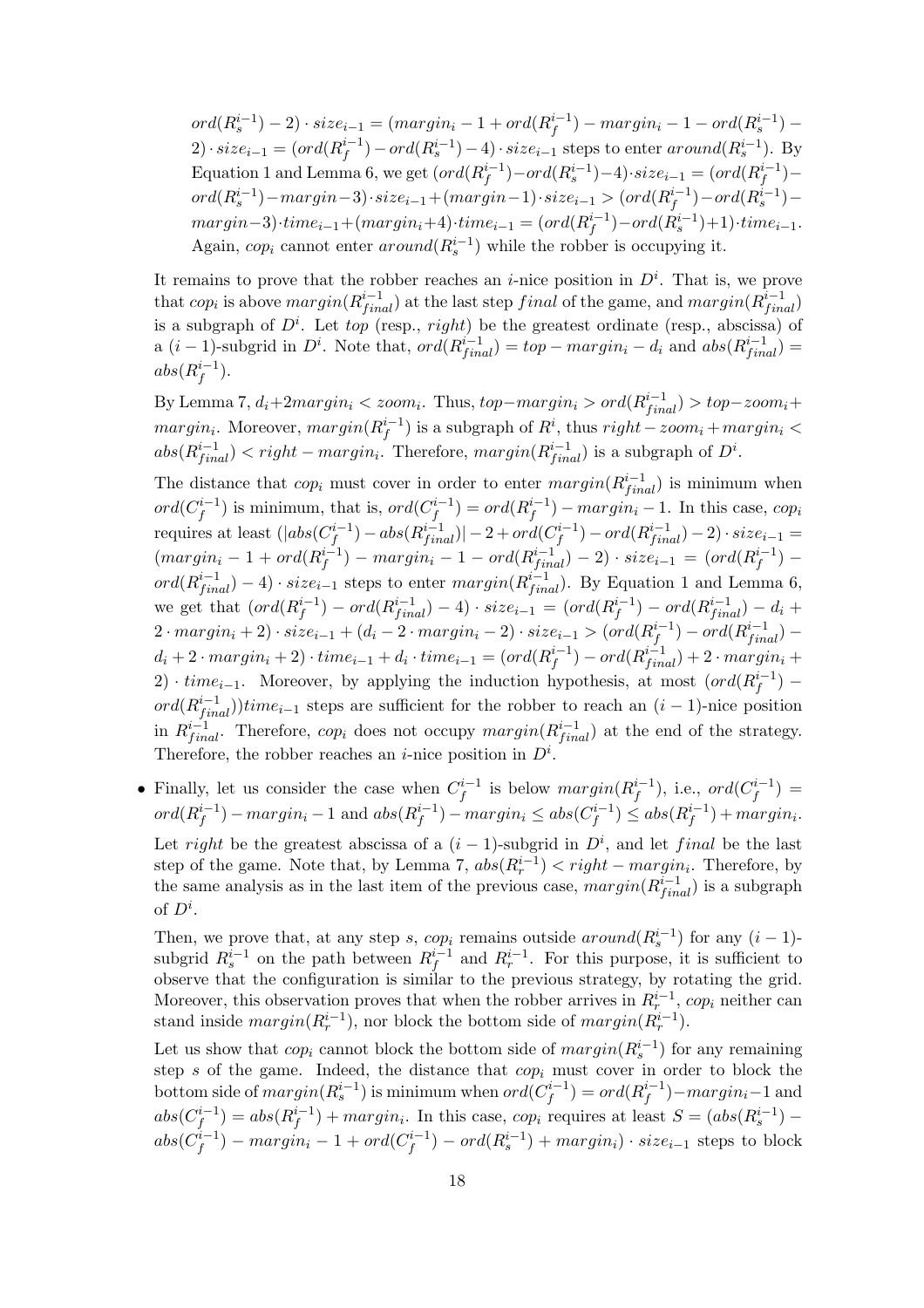the bottom side of  $margin(R_s^{i-1})$ . By Inequality 1 and Lemma 6,  $S = (abs(R_s^{i-1})$  $abs(R_f^{i-1}$  $j_f^{i-1})-2\cdot margin_i-2+ord(R^{i-1}_f)$  $f_j^{i-1}) - ord(R_s^{i-1}) \cdot size_{i-1} = (d_i - 2 \cdot margin_i - 2) \cdot$  $size_{i-1} + (ord(R_f^{i-1}))$  $f_j^{i-1}) - ord(R_s^{i-1})$ ) · size<sub>i-1</sub> > d<sub>i</sub> · time<sub>i-1</sub> + (ord( $R_f^{i-1}$ )  $j_f^{i-1}) - ord(R_s^{i-1})$ .  $time_{i-1} > (d_i + ord(R_f^{i-1}))$  $(f^{i-1})$  –  $ord(R_s^{i-1})$ ) $\cdot time_{i-1}$  which is the upper bound on the number of steps after f required to leave  $R_s^{i-1}$  (by applying the induction hypothesis). Hence, cop<sub>i</sub> cannot block the bottom side of  $margin(R_s^{i-1})$  for any  $(i-1)$ -subgrid  $R_s^{i-1}$  on the path between  $R_r^{i-1}$  and  $R_{final}^{i-1}$ .

Therefore, the configuration is the same as in the previous cases and the lemma holds.

п

## 5.4 Proof of Theorem 4

In this section, we prove that, for any  $k \geq 1$ , one robber with speed 2 can infinitely evade k cops with speed one in any grid of size more than  $4a^kb^{k(k+1)/2}$ , where a and b are defined as previously. Recall that G is the grid of size  $2 \cdot size_k = 2 \cdot size_0 \cdot \prod_{1 \leq i \leq k} zoom_i = 4 \cdot a^k \cdot b^{k(k+1)/2}$ . Note that, if one robber can infinitely evade k cops in  $G$ , it can perform the same strategy and evade  $k$  cops as well in any bigger grid. It remains to prove that the strategy described in the previous section enables the robber to infinitely evade  $k$  cops in  $G$ .

Now, let us assume that  $k$  cops are placed on vertices of  $G$ .  $G$  is divided into 4 vertex-disjoint subgrids of size  $size_k$  (i.e., k-subgrids). Let us fix an ordering of the cops  $(cop_1, \ldots, cop_k)$ . Choose one of the k-subgrids not occupied by  $cop_k$ , and denote it by  $R^k$ . Notice that,  $R^k$  contains at least four  $(k-1)$ -subgrids  $R_1^{k-1}, \ldots, R_1^{k-1}$  such that  $margin(R_i^{k-1}),$  $1 \leq i \leq 4$ , are disjoint and entirely contained in  $R^k$ . Any position inside these subgrids is nice at level k. Recursively, choose one not occupied by  $cop_{k-1}$  to be  $R^{k-1}$ , and proceed until finding  $R^0$ . Any position inside  $R^0$  is k-nice and we may pick it as the initial position for the robber. The top level strategy consists in traversing the four  $k$ -subgrids of  $G$  along the cycle given by their adjacencies. Lemma 8 (by taking  $i = k$ ) proves that, starting from a k-nice position in some k-subgrid  $R^k$ , the robber can reach a k-nice position in any k-subgrid adjacent to  $R^k$ , without being caught by the cops. By repeating this process infinitely, the robber can infinitely evade k cops in G, which proves Theorem 4.

## 6 Fast robber in planar graphs

We have proved that the number of cops needed to capture a fast robber in a grid G may be arbitrarily large. It would be interesting to see if a high value of the cop-number of a planar graph  $H$  is related to a large grid  $G$  somehow contained in  $H$ . On the negative side, the classical transformations of edge removal, vertex removal, and edge contraction do not preserve bounded cop-number. Moreover, there are graphs of arbitrarily large tree-width [7] (that is, somehow containing a large grid) and cop-number two.

**Proposition 2** For any  $k \geq 1$ , there is a planar graph H with  $c_2(H) \leq 2$ , such that a graph G with  $c_2(G) \geq k$  can be obtained from H by contracting edges (resp., by removing edges, resp., by removing vertices).

**Sketch of the Proof.** We sketch the proof for G obtained from  $H$  by contracting edges. Let G be a  $n \times n$  square-grid. Let P be the column (vertical path) of G with abscissa  $\lfloor n/2 \rfloor$ , and let  $H$  be the graph obtained by replacing each vertical edge but those of  $P$  by a path of length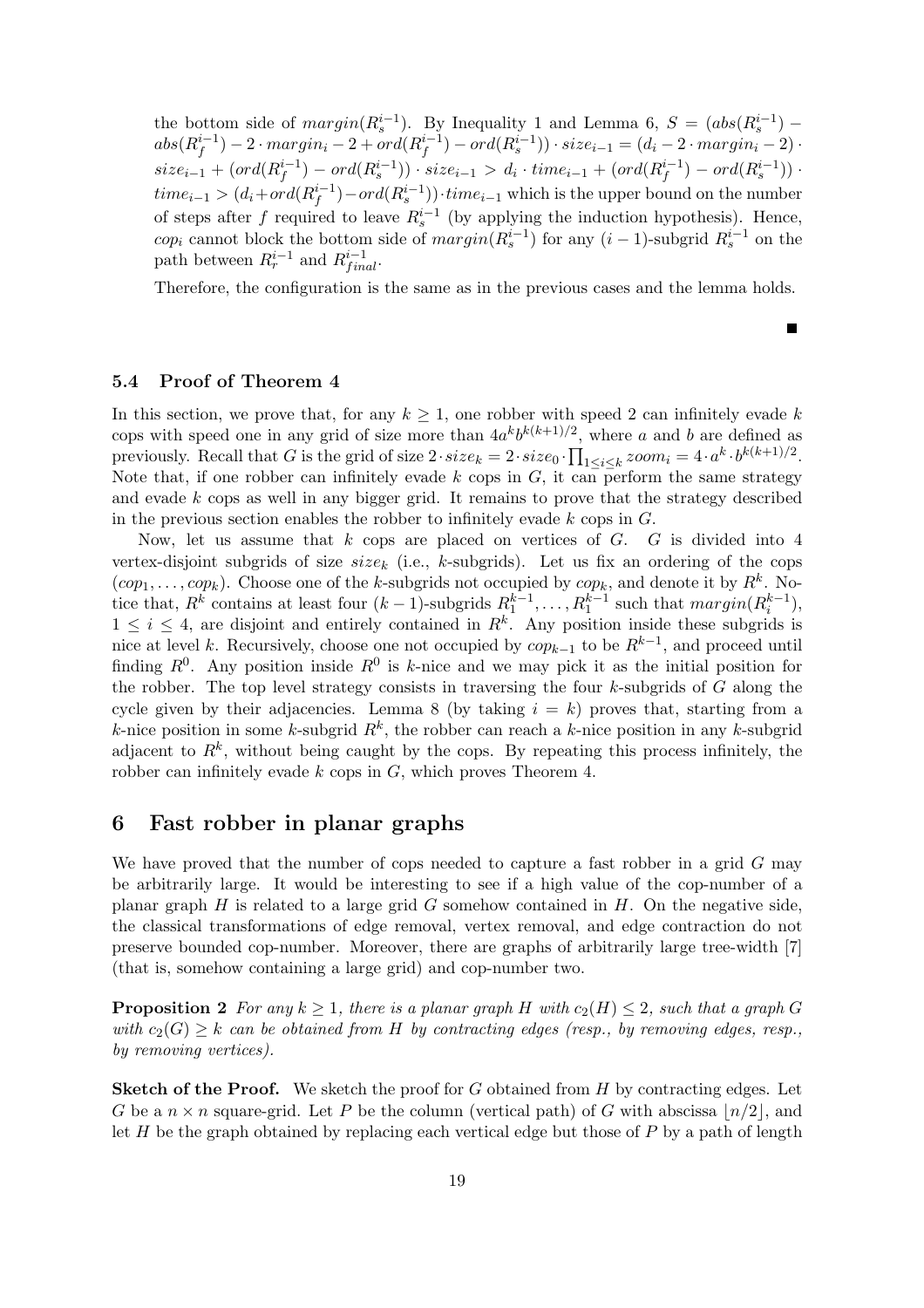$3n + 7$ . The strategy for two cops consists in moving along P from one line to another, until they occupy two consecutive lines  $L_i$  and  $L_{i+1}$  while the robber is occupying a vertex in a path P' of length  $3n + 7$  between those two lines. Then, both cops go toward P' following L and L' respectively. In at most  $\lceil n/2 \rceil$  steps, both cops eventually occupy the same column  $P''$  than the robber. If the robber occupies the path between the cops, it will eventually be caught. Otherwise, the robber is occupying a vertex v of  $P''$  between  $L_i$  and  $L_{i-1}$  (or, symmetricaly, between  $L_{i+1}$  and  $L_{i+2}$ ). Note that, the distance between v and  $L_i$  is at most  $n+1$ . Finally, the cop that is occupying  $P'' \cap L_{i+1}$  goes to  $P'' \cap L_{i-1}$ . By following  $L_{i+1}$  then P and then  $L_{i-1}$ , this cops reaches  $P'' \cap L_{i-1}$  in at most  $n+3$  steps. Because the subpath of  $P''$  between  $L_i$  and  $L_{i-1}$  has length 3n + 7, the robber still occupies a vertex of this path when one cop is occupying  $P'' \cap L_i$  and the other cop is occupying  $P'' \cap L_{i-1}$ . Therefore, he will eventually be caught.

Nevertheless, we can define a larger family of planar graphs of high cop-number than the grids themselves. Let  $size_k$  be defined as in the previous section.

**Theorem 5** Let H be a planar graph containing an  $n \times n$  square-grid G with  $n = 4 \cdot size_k$  as an induced subgraph, then  $c_2(H) \geq k$ .

**Proof.** Notice that if, for each of the vertices of degree 2 in  $G$  (the "corners"), we contract one incident edge, then we obtain a 3-connected planar graph. By a theorem of Whitney (see Theorem 4.3.2 of [12]), a 3-connected planar graph has only one embedding into the sphere, modulo topological equivalence. So, the embedding of  $G$  is also unique, and any embedding of the whole H has to respect it. That means that, for any two vertices  $u, v$  of G, and for any path P between u and v such that all internal vertices of P belong to  $H \setminus G$ , whatever be the embedding of  $H$  into the sphere, only two cases may occur, otherwise there would have been a crossing between an edge of P and an edge of G. Either P belongs to the external face of the embedding of G, or P belongs to the face limited by an induced 4-vertices cycle C of G, such that  $u, v \in V(C)$ . In the latter case, since G is an induced subgraph, P contains at least one vertex in  $H \setminus G$ .

Notice that G can be partitioned into sixteen subgrids of size  $size_k$ . Consider the four of them that are in the center of this partition, and together form a subgrid of size  $2 \cdot size_k$ . Denote it by  $G'$ . Because  $H$  has to respect the embedding of  $G$ , there cannot be a path  $P$  in  $H \setminus G'$  between two vertices of  $G'$  strictly shorter than the paths in  $G'$ , i.e.,  $G'$  is an isometric induced subgraph of H.

The escape strategy used in the proof of Theorem 4 can be easily adopted to  $H$ , with the robber restricted to stay in  $G'$ . The reasoning used in the proof can be easily extended to see that the robber can find a  $k$ -nice initial position, and keep moving in order to keep his position k-nice forever. The arguments used to show that the cops cannot get too close to the robber applying our strategy remain valid, since  $G'$  preserves the distances. In other words, there are no "short-cuts" available in  $H$ . Notice that it is a particular property of our escape strategy, that the absence of short-cuts in  $H \setminus G'$  ensures that the robber can still escape in H. Indeed, the strategy of the robber is mainly based on the distance between the robber and the cops.  $\blacksquare$ 

## 7 Open problems

Many interesting algorithmic questions about the Cops and Robbers game remain open and we conclude with asking some of them.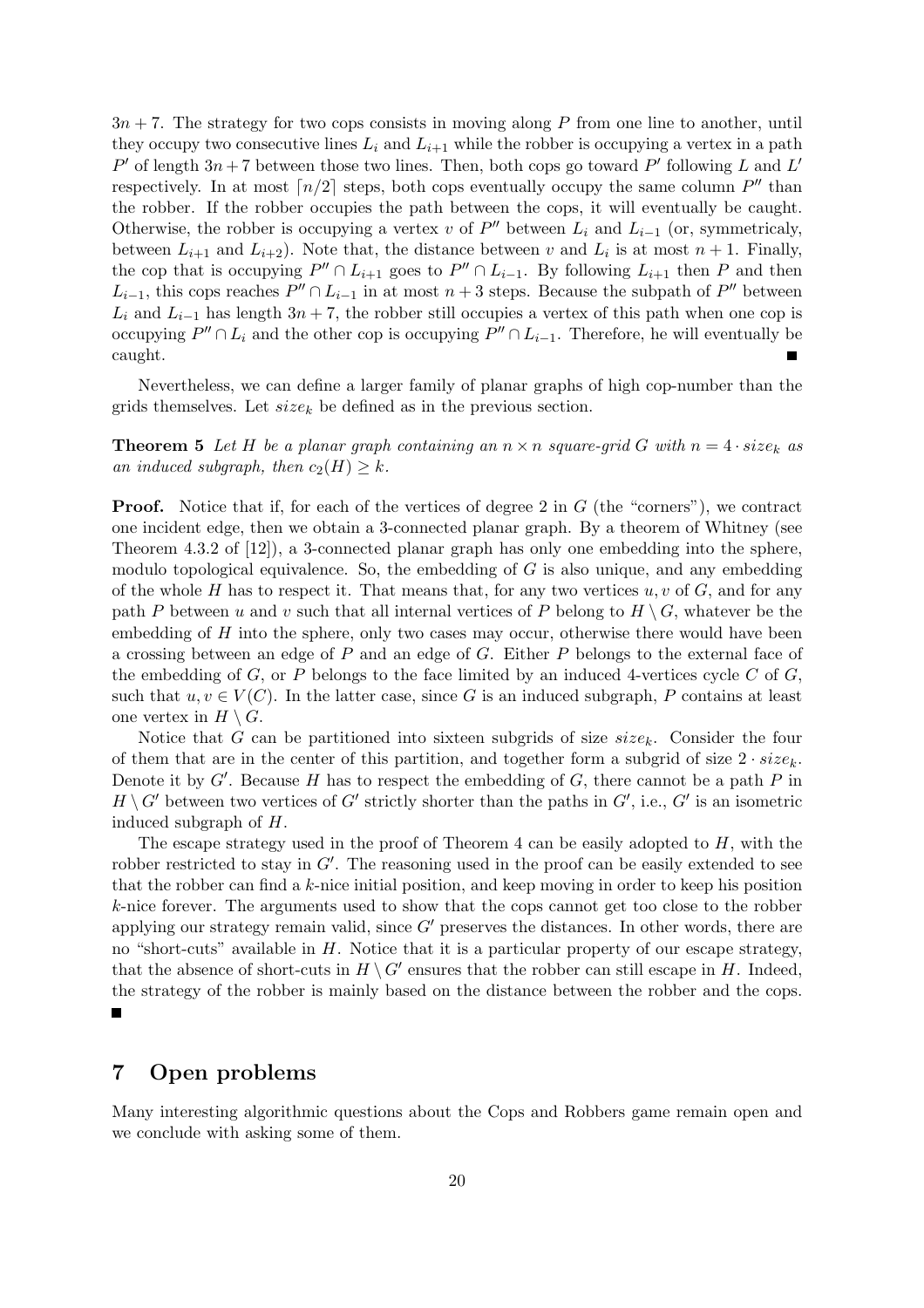- The most challenging question is due to Goldstein and Reingold in [19]: Is the testing of  $c_1(G) \leq k$  EXPTIME-complete? If the answer is "yes", is the problem EXPTIMEcomplete for every fixed s? Can it be so that for large s, say for  $s \geq \sqrt{n}$ , the problem is in NP?
- We have shown that for every graph G of bounded cliquewidth and  $s \leq 2$ , the number  $c_s(G)$  can be computed in polynomial time. What is the computational complexity of the problem on graphs of bounded cliquewidth for  $s = 3$  or for  $s = \infty$ ?
- For a graph G of treewidth k, for every  $s \geq 1$ , it is possible to prove that  $c_s(G) \leq k+1$ , which implies that  $c_s(G)$  can be computed in time  $n^{O(k)}$ . What is the parameterized complexity of computing  $c_s$  with the treewidth (or the cliquewidth) of the graph as a parameter?
- In the proof of Theorem 1, for a given graph G on n vertices, we construct a graph  $G'$ on  $O(n^{10})$  vertices such that  $\gamma(G) = c_s(G')$ , where  $\gamma(G)$  is the domination number of G. Combined with the non-approximability for dominating set problem [34], this implies the following

**Corollary 3** There is a constant  $c > 0$  such that there is no polynomial time algorithm to approximate  $c_s(G)$  within a multiplicative factor c log n, unless  $P = NP$ .

An interesting question here is if there is an  $n^{1-\epsilon}$ -approximation algorithm for the Cops and Robbers game.

- We have shown that for every fixed s, the solution of the Cops and Robbers game can be found in polynomial time on interval graphs. Can  $c_{\infty}(G)$  be computed in polynomial time on interval graphs?
- We proved that if  $s \geq 2$  then  $c_s$  is unbounded for planar graphs. Can  $c_s$  be computed in polynomial time for planar graphs? This question is open even for grids.

## References

- [1] A. ADACHI, S. IWATA, AND T. KASAI, Some combinatorial game problems require  $\Omega(n^k)$  time, J. ACM, 31 (1984), pp. 361–376.
- [2] M. Aigner and M. Fromme, A game of cops and robbers, Discrete Appl. Math., 8 (1984), pp. 1–11.
- [3] B. Alspach, Searching and sweeping graphs: a brief survey, Matematiche (Catania), 59 (2006), pp. 5–37.
- [4] T. ANDREAE, Note on a pursuit game played on graphs, Discrete Appl. Math., 9 (1984), pp. 111– 115.
- [5]  $\qquad \qquad$ , On a pursuit game played on graphs for which a minor is excluded, J. Combin. Theory Ser. B, 41 (1986), pp. 37–47.
- [6] A. BERARDUCCI AND B. INTRIGILA, On the cop number of a graph, Adv. in Appl. Math., 14 (1993), pp. 389–403.
- [7] H. L. BODLAENDER, A partial k-arboretum of graphs with bounded treewidth, Theoretical Computer Science, 209 (1998), pp. 1–45.
- [8] B. BOLLOBÁS, *Extremal graph theory*, vol. 11 of London Mathematical Society Monographs, Academic Press Inc. [Harcourt Brace Jovanovich Publishers], London, 1978.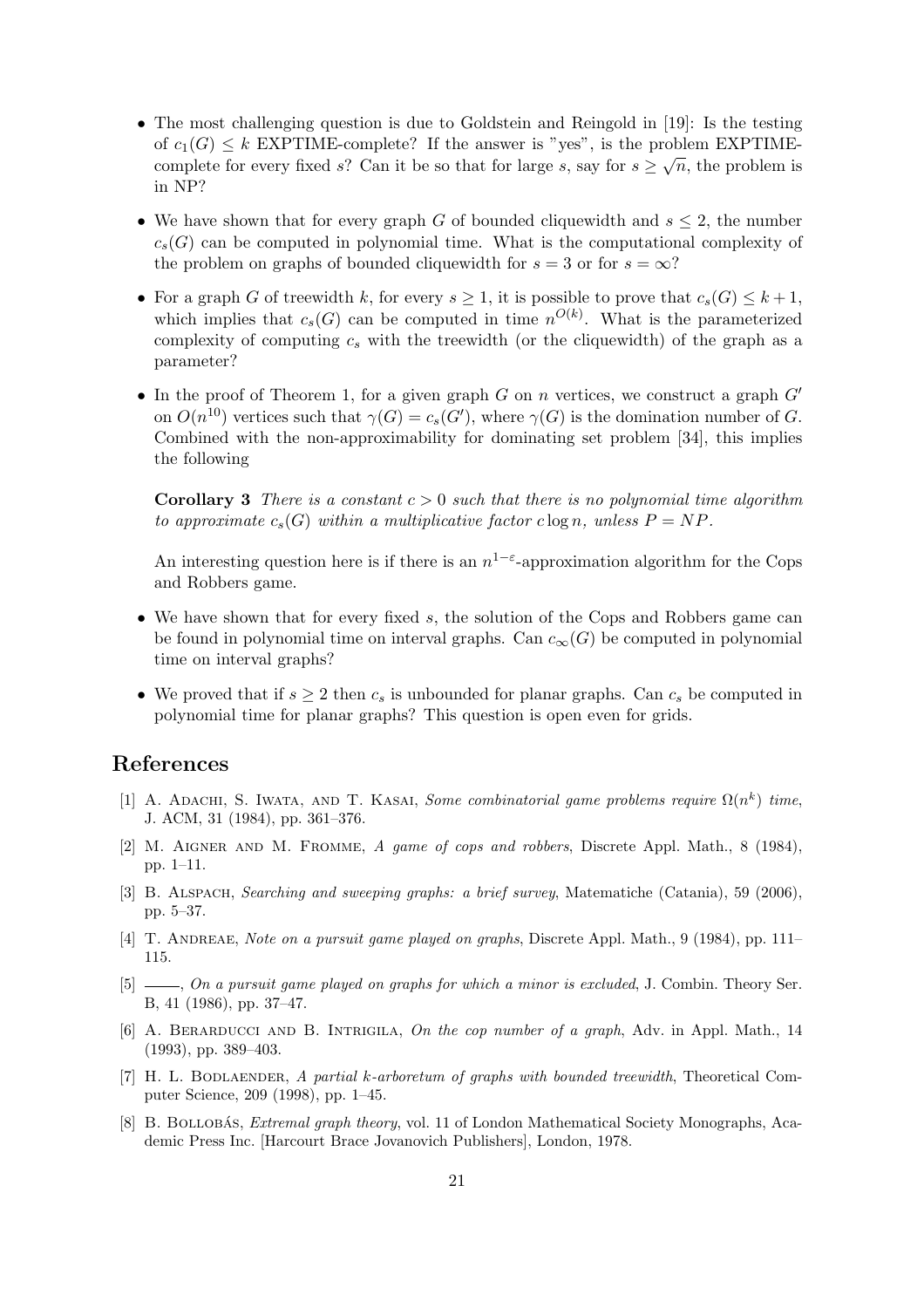- [9] A. BRANDSTÄDT, V. B. LE, AND J. P. SPINRAD, *Graph classes: a survey*, SIAM Monographs on Discrete Mathematics and Applications, Society for Industrial and Applied Mathematics (SIAM), Philadelphia, PA, 1999.
- [10] D. G. CORNEIL, S. OLARIU, AND L. STEWART, Asteroidal triple-free graphs, SIAM J. Discrete Math., 10 (1997), pp. 399–430.
- [11] B. Courcelle, J. Engelfriet, and G. Rozenberg, Context-free handle-rewriting hypergraph grammars., in Graph-Grammars and Their Application to Computer Science, H. Ehrig, H.-J. Kreowski, and G. Rozenberg, eds., vol. 532 of Lecture Notes in Computer Science, Springer, 1990, pp. 253–268.
- [12] R. DIESTEL, *Graph Theory, third edition*, Springer-Verlag, 2005.
- [13] R. G. Downey and M. R. Fellows, Parameterized complexity, Springer-Verlag, New York, 1999.
- [14] S. L. FITZPATRICK AND R. J. NOWAKOWSKI, Copnumber of graphs with strong isometric dimension two, Ars Combin., 59 (2001), pp. 65–73.
- [15] J. Flum and M. Grohe, Parameterized Complexity Theory, Texts in Theoretical Computer Science. An EATCS Series, Springer-Verlag, Berlin, 2006.
- [16] F. V. FOMIN, P.A. GOLOVACH, J. KRATOCHVÍL, On tractability of Cops and Robbers game, Proceedings of the 5th IFIP International Conference on Theoretical Computer Science (TCS 2008), Springer Boston, Computer Science, vol. 237, 2008, pp. 171–185.
- [17] P. Frankl, Cops and robbers in graphs with large girth and Cayley graphs, Discrete Appl. Math., 17 (1987), pp. 301–305.
- [18] P. Frankl, On a pursuit game on Cayley graphs, Combinatorica, 7 (1987), pp. 67–70.
- [19] A. S. GOLDSTEIN AND E. M. REINGOLD, The complexity of pursuit on a graph, Theoret. Comput. Sci., 143 (1995), pp. 93–112.
- [20] J. GUSTEDT, On the pathwidth of chordal graphs, Discrete Appl. Math., 45 (1993), pp. 233–248.
- [21] G. HAHN AND G. MACGILLIVRAY, A note on k-cop, l-robber games on graphs, Discrete Math., 306 (2006), pp. 2492–2497.
- [22] Y. O. HAMIDOUNE, On a pursuit game on Cayley digraphs, European J. Combin., 8 (1987), pp. 289–295.
- [23] R. IMPAGLIAZZO, R. PATURI, AND F. ZANE, Which problems have strongly exponential complexity, Journal of Computer and System Sciences, 63 (2001), pp. 512–530.
- [24] K. M. Krishnan, R. Singh, L. S. Chandran, and P. Shankar, A combinatorial family of near regular LDPC codes, ArXiv Computer Science e-prints, cs/0609146, (2006).
- [25] M. MAAMOUN AND H. MEYNIEL, On a game of policemen and robber, Discrete Appl. Math., 17 (1987), pp. 307–309.
- [26] S. Neuffeld and R. J. Nowakowski, A vertex-to-vertex pursuit game played with disjoint sets of edges, in Finite and infinite combinatorics in sets and logic (Banff, AB, 1991), vol. 411 of NATO Adv. Sci. Inst. Ser. C Math. Phys. Sci., Kluwer Acad. Publ., Dordrecht, 1993, pp. 299–312.
- [27] R. NIEDERMEIER, *Invitation to fixed-parameter algorithms*, vol. 31 of Oxford Lecture Series in Mathematics and its Applications, Oxford University Press, Oxford, 2006.
- [28] N. Nisse and K. Suchan, Fast Robber in Planar Graphs , Proceedings of the 34th Workshop on Graph Theoretic Concepts in Computer Science (WG 2008), Springer-Verlag Lecture Notes in Computer Science, to appear.
- [29] R. Nowakowski and P. Winkler, Vertex-to-vertex pursuit in a graph, Discrete Math., 43 (1983), pp. 235–239.